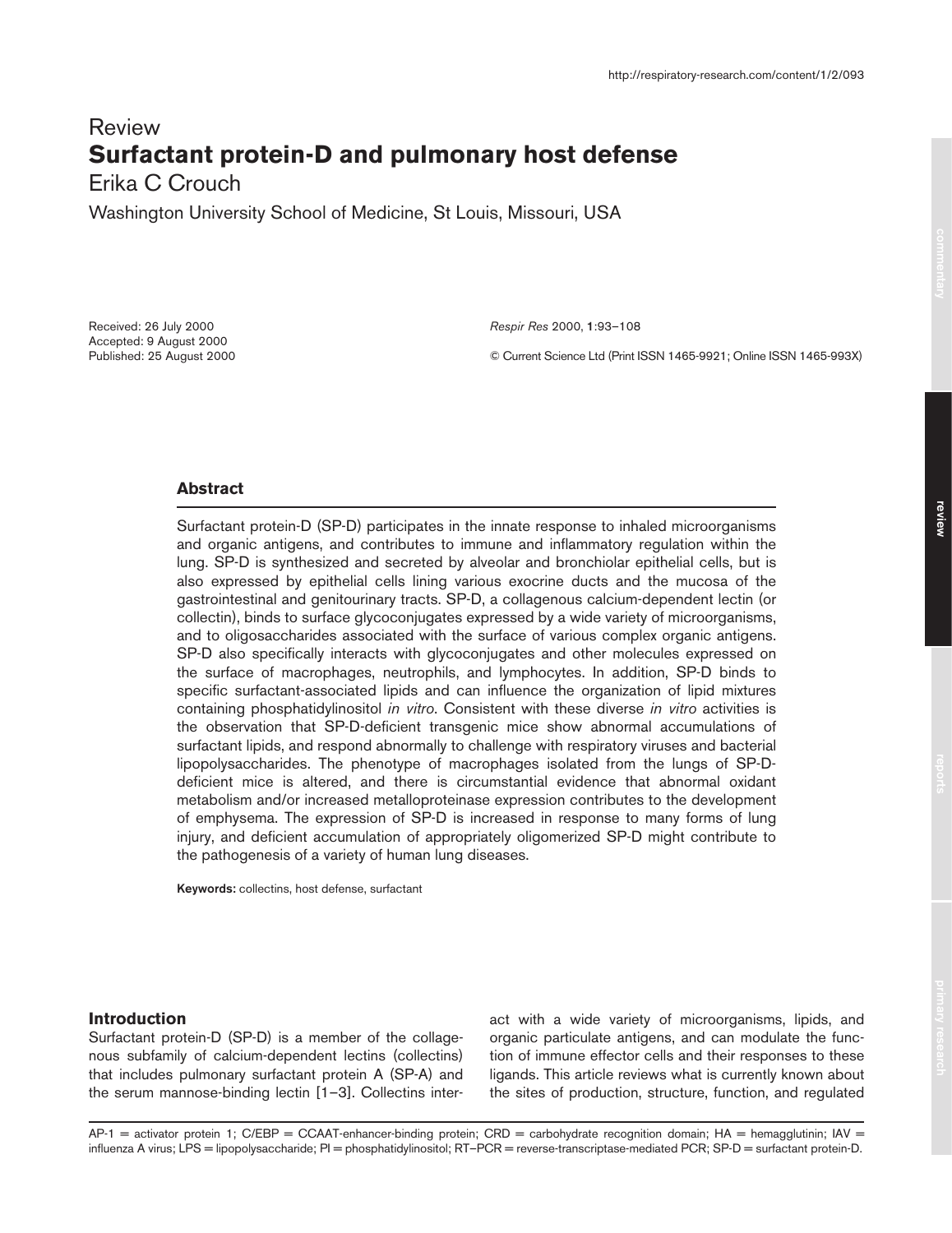## **Known and potential sites of SP-D expression**

| Anatomical site                          | Organ                         | Cellular source                                       |
|------------------------------------------|-------------------------------|-------------------------------------------------------|
| Respiratory tract/oropharynx/nasopharynx | Lung                          | Alveolar type II cell, non-ciliated bronchiolar cells |
|                                          | Trachea and bronchi           | Submucosal glands and repiratory epithelial cells     |
|                                          | Lacrimal glands               | Ductal epithelial cells                               |
|                                          | Salivary gland                | Ductal epithelial cells                               |
|                                          | Eustachian tube               | Squamous epithelium                                   |
| Gastrointestinal tract                   | Esophagus                     | Squamous epithelium                                   |
|                                          | Stomach                       | Glandular epithelial cells                            |
|                                          | Small intestine               | Mucosal epithelial cells                              |
|                                          | Pancreas (exocrine)           | Ductal epithelial cells (and islets)                  |
|                                          | <b>Biliary tract</b>          | Intrahepatic ductal epithelial cells                  |
| Genitourinary tract                      | Prostate                      | Glandular epithelium                                  |
|                                          | <b>Bladder</b>                | Transitional epithelium                               |
|                                          | Kidney                        | Collecting duct epithelium                            |
|                                          | Uterus                        | Endometrium/endocervical epithelium?                  |
|                                          | Fetal membranes               | b.                                                    |
| Skin and soft tissue                     | Cutaneous squamous epithelium | Squamous epithelium                                   |
|                                          | Sweat glands                  | Ductal epithelium                                     |
|                                          | Sebaceous glands              | Glandular epithelium                                  |
|                                          | <b>Breast</b>                 | Mammary epithelium                                    |
|                                          | Mesentery                     | b.                                                    |
| Other                                    | Heart                         | ç                                                     |
|                                          | <b>Brain</b>                  | b.                                                    |
|                                          | Testis                        | Leydig cells                                          |
|                                          | Pancreas (endocrine)          | Islets                                                |
|                                          | Placenta                      | b.                                                    |

expression of SP-D. Emphasis will be placed on functional attributes, known ligand interactions, and structure–function relationships believed to be important for host defense. For additional information on SP-A and other members of the collectin family, the reader is referred to other recent reviews [4–6].

# **Sites of SP-D production**

SP-D is synthesized and secreted into the airspaces of the lung by the respiratory epithelium [1]. At the alveolar level, SP-D is constitutively synthesized and secreted by alveolar type II cells. More proximally in the lung, SP-D is secreted by a subset of bronchiolar epithelial cells, the non-ciliated Clara cells. Because SP-D is stored within the secretory granules of Clara cells [7,8], it seems likely that SP-D is subject to regulated secretion via granule exocytosis at this level of the respiratory tract. In some species, SP-D is also synthesized by epithelial cells and/or submucosal glands associated with the bronchi and trachea [9]. Although many alveolar macrophages show strong cytoplasmic and/or membrane labeling with antibody against SP-D, they do not contain detectable SP-D message.

The lung seems to be the major site of SP-D production. However, there is increasing evidence for extrapulmonary sites of expression as assessed with monoclonal or affinity-purified antibodies, reverse-transcriptase-mediated PCR (RT–PCR), and/or hybridization assays of tissues from humans and other large mammals [10•,11–14] (summarized in Table 1). It is difficult to entirely exclude crossreactions or amplification of related sequences; however, localization to many of these sites in human tissues was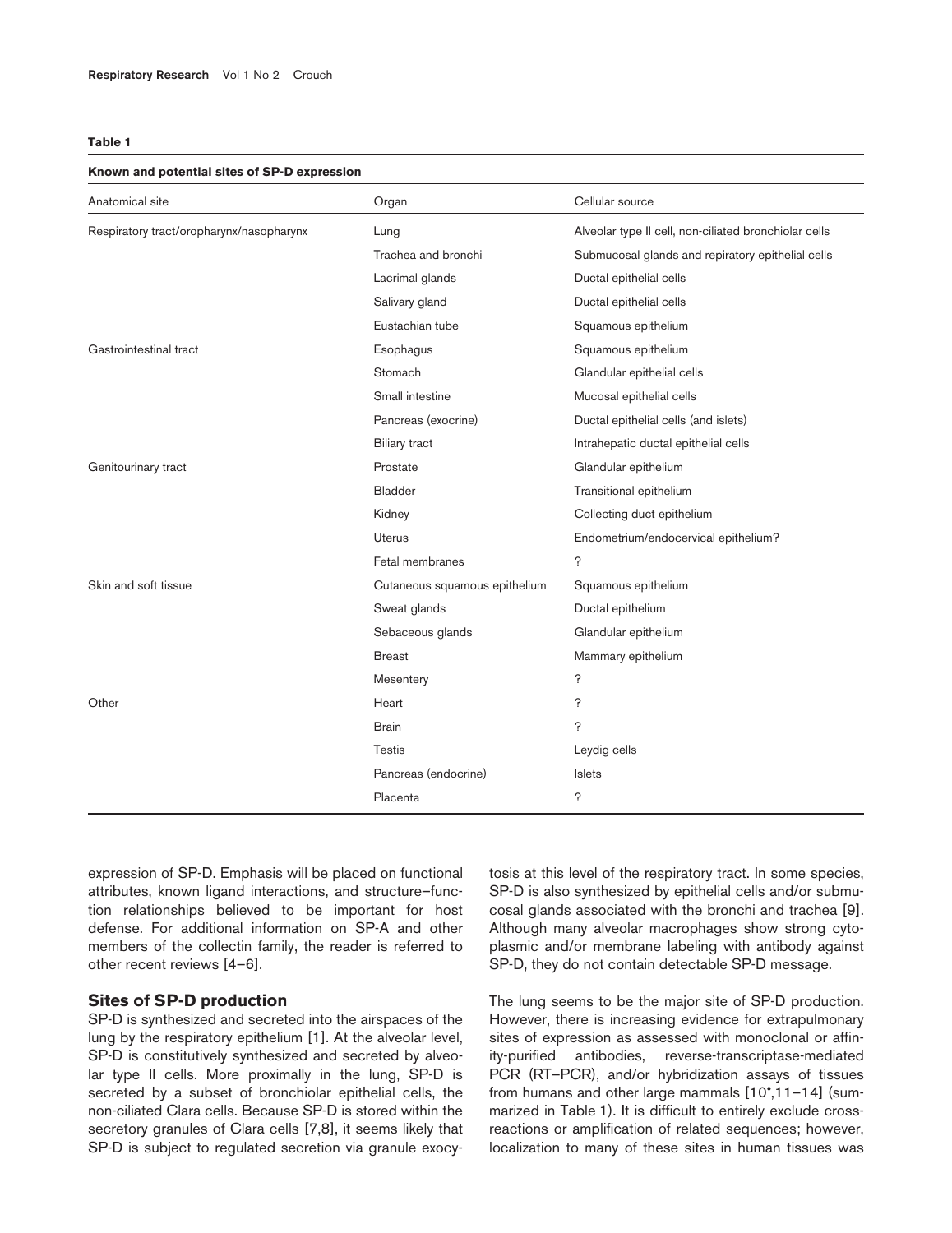confirmed by using monoclonal antibodies in combination with RT–PCR with sequencing of the amplified products [10<sup>•</sup>]. Non-pulmonary expression seems to be largely restricted to cells lining epithelial surfaces or ducts and certain glandular epithelial cells that are in direct or indirect continuity with the environment. Notable exceptions to this generalization might include heart, brain, pancreatic islets, and testicular Leydig cells. SP-D has also been identified in amnionic epithelial cells by immunohistochemistry [15]; however, it is unclear whether this is synthesized locally or derived from the lung by way of the amniotic fluid. Interestingly, in many of these sites SP-D microscopically co-localizes with gp-340, an SP-D binding protein and putative SP-D receptor [10•].

Sites of extrapulmonary expression have also been described in small mammals. In the rat, SP-D message was identified in RNA extracted from skin and blood vessel [16], and both protein and message were identified in gastric mucosa [17] and mesentery [13]. Using RT–PCR, SP-D message has also been identified in mouse stomach, heart, and kidney [14].

# **SP-D structure**

SP-D (43 kDa, reduced) consists of at least four discrete structural domains: a short, N-terminal domain; a relatively long collagenous domain, a short amphipathic connecting peptide or coiled-coil neck domain, and a C-terminal, Ctype lectin carbohydrate recognition domain (CRD). Each molecule consists of trimeric subunits  $(3 \times 43 \text{ kDa})$ , which associate at their N-termini (Fig. 1). Although most preparations of SP-D contain a predominance of dodecamers (that is, four trimeric subunits), the proportions of various oligomers vary between species. For example, rat lavage and recombinant rat SP-D are almost exclusively assembled as dodecamers (four trimers), whereas recombinant human SP-D is secreted as trimers, dodecamers and higher-order multimers [18]. SP-D isolated from the lavage of some patients with alveolar proteinosis consists predominantly of higher-order multimers, which can contain up to 32 (or more) trimeric subunits (Fig. 1).

# **Neck and CRDs**

Recent crystallographic and mutagenesis studies suggest that the structural determinants of saccharide binding are similar to those originally described for mannose-binding lectin [19,20,21•,22•]. At least two bound calcium ions and two intrachain disulfide crosslinks stabilize the required tertiary structure, and Glu321 and Asn323 within the CRD participate in glucose/mannose type recognition. Interactions with at least one glycolipid ligand, phosphatidylinositol (PI), require the participation of the C-terminal end of the protein [23,24].

A trimeric cluster of CRDs is necessary for high-affinity binding to carbohydrate ligands [21•,25]. The crystal



Molecular structure of SP-D. **(a)** Schematic diagram illustrating the structure of SP-D dodecamers, which consist of four trimeric subunits, and SP-D trimers. **(b)** Quick-freeze deep-etch image of human SP-D dodecamers, SP-D multimers, and the SP-D binding protein gp-340 (kindly provided by John Heuser, Washington University School of Medicine, St Louis, Missouri, USA).

structure of human SP-D suggests that the spatial distribution of CRDs within a trimeric subunit permits simultaneous and cooperative interactions with two or three glycoconjugates displayed on the surface of a particulate ligand [21•]. Furthermore, solid-phase binding studies have shown that monomeric CRDs have an approximately 10-fold lower binding affinity for multivalent ligands than trimeric CRDs.

Crystallographic studies of human SP-D further suggest that the spatial organization of CRDs within a trimer is stabilized by interactions of the C-terminal sequence with the trimeric neck domain [21•,26]. Interestingly, the three CRDs show a deviation from threefold asymmetry, suggesting some flexibility of the CRDs in relation to the neck. Thus, the dependence of the binding of PI on the C-terminal sequence could reflect conformational effects, rather than the direct participation of this sequence in ligand interactions.

# **Collagen domain**

The collagen domain length of SP-D is highly conserved and lacks interruptions in the repeating Gly-X-Y sequence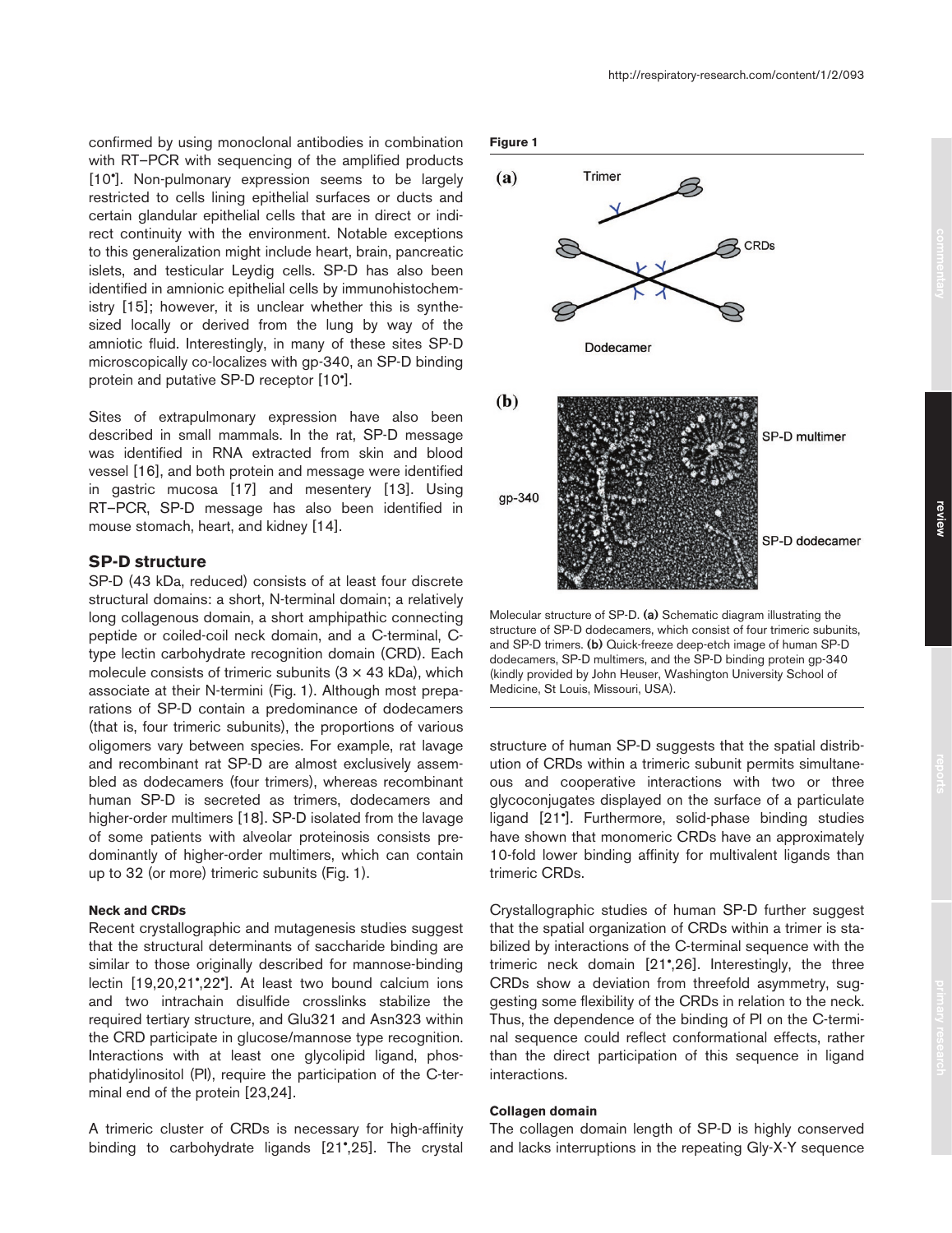(in which X and Y are different amino acids). As for other collagenous proteins, this domain is enriched in imino acids and contains hydroxyproline. Unlike SP-A, SP-D also contains hydroxylysine. Although the collagen domain of rat, human, bovine, and mouse SP-D lacks cysteine residues, cDNA sequencing has identified a codon for cysteine within the collagen domain of pig SP-D [27•]; this suggests the possibility of alternative patterns of chain association and oligomeric assembly for pig SP-D.

The first translated exon of SP-D contains a highly conserved and unusually hydrophilic Gly-X-Y sequence that shows little homology with the remainder of the collagen sequence. The functional significance of this region is unknown. However, it has been suggested that this region contributes to oligomer assembly or mediates interactions with cellular receptors.

The collagen domain determines the maximal spatial separation of trimeric, C-terminal lectin domains within SP-D molecules, but might also contribute to normal oligomeric assembly and secretion. For example, deletion of the entire collagen domain of rat SP-D results in the secretion of trimers rather than dodecamers [28]. In addition, 2,2-dipyridyl, an inhibitor of prolyl hydroxylation that interferes with the formation of a stable collagen helix, causes the intracellular accumulation of 43 kDa monomers and dimers [29]. In any case, the complete conservation of the number of Gly-X-Y triplets suggests that the spatial separation of trimeric CRDs is critical for normal SP-D function.

# **N-terminal domain**

The N-terminal peptide of the mature protein contains two conserved cysteine residues at positions 15 and 20. These residues participate in interchain disulfide crosslinks that stabilize the trimer, as well as the N-terminal association of four or more trimeric subunits. Stable oligomerization of trimeric subunits permits cooperative or bridging interactions between spatially separated binding sites on the same surface or on different particles.

The process of forming interchain disulfide bonds is complex, and appropriate crosslinking of the N-terminal domains might be rate limiting for secretion [30]. Subcellular fractionation studies suggest that interchain bonds form initially between the three chains of a trimeric subunit. Subsequent rearrangements within the rough endoplasmic reticulum might allow the covalent crosslinking of a single chain from one subunit and two crosslinked chains of another, with the associated elimination of free thiol groups. Mutant proteins that contain unpaired N-terminal cysteine residues are not secreted. However, it is unclear whether this results from abnormalities in disulfide bonding itself, or the failure to stabilize the required N-terminal conformation.

#### **Glycosylation of SP-D**

The collagen domain contains hydroxylysyl-derived glycosides and a single *N*-linked oligosaccharide. In most species (human, rat, mouse, and cow) the site of *N*-linked glycosylation is located near the N-terminal end of the collagenous domain. Recently, it was shown that pig SP-D has an additional potential site of *N*-linked glycosylation within the CRD [27•]. Although rat and human lung lavage SP-D seem to be sialylated, as suggested by charge heterogeneity and cleavage with highly purified neuraminidase, preparations of human amniotic fluid and bovine lavage SP-D recovered from amniotic fluid showed predominantly complex type biantennary structures and no sialic acid [31].

A variant form of SP-D (50 kDa) has been identified in lavage from a subset of human lavage samples; this protein shows *O*-linked glycosylation of threonyl residues within the N-terminal peptide domain [32•]. At present, the functional significance of these sugars is not known. The presence of *O*-linked glycosylation within the N-terminal domain might be predicted to interfere with normal dodecamer assembly. In this regard, the *O*-glycosylated 50 kDa form of human SP-D is recovered as trimeric subunits or smaller species.

As for many glycoproteins, the functional role of the attached carbohydrate is unknown. Mutational analysis has shown that the *N*-linked sugar on rat SP-D is not required for secretion, for dodecamer formation, or for interactions with a variety of microorganisms [29,33].

## **SP-D ligands**

Consistent with its designation as a 'mannose-type' C-type lectin, SP-D preferentially binds to simple and complex saccharides containing mannose, glucose, or inositol [34,35]. SP-D also interacts with specific constituents of pulmonary surfactant including PI [36–38] and glucosylceramide [39]. Binding to glucosylceramide involves interactions of the carbohydrate-binding sequences of the CRD with the glucosyl moiety. However, the interaction of SP-D with PI involves interactions with the lipid, as well as CRD-dependent interactions with the inositol moiety [24,40].

Microorganisms are surfaced with a diverse and complex array of polysaccharides and glycoconjugates, and most classes of microorganism contain one or more sugars recognized by SP-D. However, the outcome of this interaction depends on the specific organism and can be modified by the conditions of microbial growth. The potential consequences of this interaction include the following: varying degrees of lectin-dependent aggregation (namely, microbial agglutination), enhanced binding of microorganisms or microbial aggregates to their 'receptors' on host cells, phagocyte activation, and opsonic enhancement of phagocytosis and killing, potentially involving one or more cellular receptors for SP-D.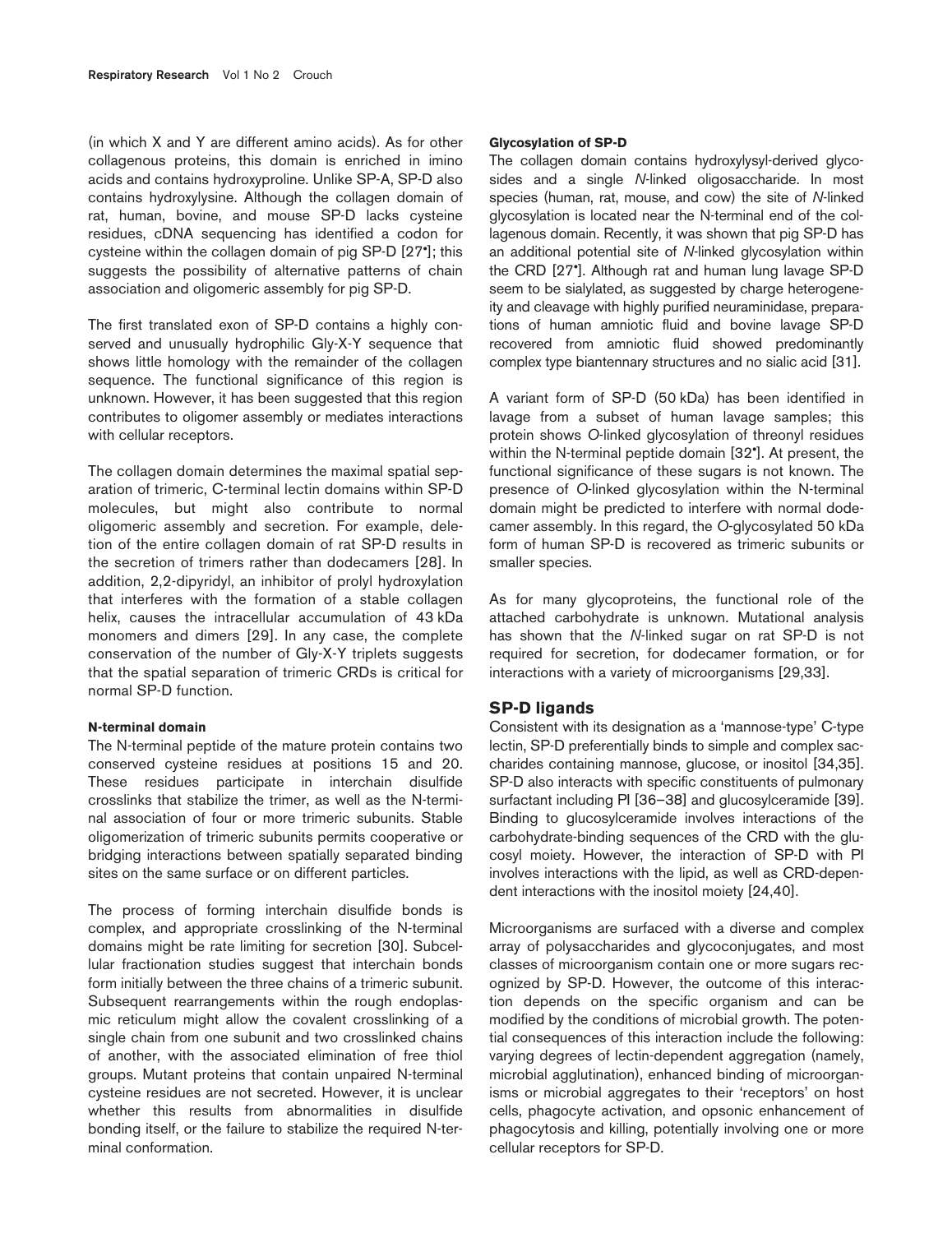## **Interactions of SP-D with bacterial glycoconjugates**

| Organism                   | Glycoconjugates(s) | References |  |  |
|----------------------------|--------------------|------------|--|--|
| Klebsiella pneumoniae      | LPS core (cap-)    | [45, 111]  |  |  |
| Pseudomonas aeruginosa     | LPS?               | [47]       |  |  |
| Escherichia coli           | LPS core           | [41, 48]   |  |  |
| Staphylococcus aureus      | Not defined        | $[42]$     |  |  |
| Streptococcus pneumoniae   | Not defined        | $[42]$     |  |  |
| Mycobacterium tuberculosis | Lipoarabinomannan  | [43"       |  |  |
|                            |                    |            |  |  |

# **Interactions of SP-D with microorganisms**

## **Gram-negative bacteria**

SP-D binds to many — if not most — species of Gram-negative bacteria including such important pulmonary pathogens as *Pseudomonas aeruginosa*, *Klebsiella pneumoniae*, and *Haemophilus influenzae* [41] (Table 2). However, SP-D also binds to certain Gram-positive organisms including strains of *Streptococcus pneumoniae* and *Staphylococcus aureus* [42], and to mycobacteria [43••]. Binding to organisms in suspension is often  $-$  but not always — accompanied by some degree of aggregation.

## *Mechanisms of interaction*

SP-D binds to purified lipopolysaccharide (LPS) isolated from a variety of Gram-negative organisms [35,41]. In addition, LPS is the major cell wall component that is labeled on lectin blotting of outer membranes isolated from *Escherichia coli* [41]. The latter interactions involve the recognition of the core oligosaccharide domain, which contains glucose and heptose [41]. SP-D interacts preferentially with purified LPS molecules characterized by short or absent O-antigens and preferentially agglutinates bacterial strains expressing a predominance of rough (O-antigen-deficient) LPS [41,44].

Although the core oligosaccharide domain of LPS constitutes the major ligand for SP-D on at least some Gram-negative bacteria, the mechanism of interaction with this group of microorganisms is probably heterogeneous. SP-D binds to some smooth, unencapsulated strains of Gram-negative bacteria by immunofluorescence. The mechanism is uncertain; the quantity or quality of binding differs from that observed for rough strains and does not necessarily result in agglutination. LPS molecules on the surfaces of bacteria show heterogeneity in the extent of maturation, so it is possible that this interaction is mediated by a subpopulation of LPS with deficient O-antigens and that the density of binding sites is too low for high-affinity binding.

# *Determinants of binding to cell wall LPS*

The recognition of the surface glycoconjugates on Gramnegative bacteria by SP-D depends not only on the expression of lectin-specific residues by a given strain or species, but also on the accessibility of these residues [1,45]. For example, SP-D binds inefficiently to the core region of LPS of encapsulated *Klebsiella*, but efficiently agglutinates the corresponding unencapsulated phase variants. Interactions of SP-D with the core oligosaccharides of Gram-negative organisms are also influenced by the number of repeating saccharide units associated with the terminal O-antigen of the LPS [41,44].

## *Other Gram-negative ligands*

Other potential ligands include the O-antigen domain of LPS, certain capsular polysaccharides, and membraneassociated glycoproteins. In this regard, SP-D can bind to di-mannose containing O-antigens expressed by a subset of *Klebsiella* serotypes (I Ofek, H Sahly and EC Crouch, unpublished data). Although other C-type lectins, specifically SP-A and the mannose receptor, can interact with specific capsular polysaccharides [46], a specific interaction of SP-D with capsular glycoconjugates or exopolysaccharides has not been described.

# **Other bacterial organisms**

#### *Gram-positive bacteria*

The mechanism of interaction with Gram-positive organisms has not been elucidated. Lipoteichoic acids, which are the major glycolipids associated with the Gram-positive cell wall, do not detectably compete with LPS for binding to SP-D (I Ofek, A Mesika, M Kalina, Y Keisari, D Chang, D McGregor and EC Crouch, manuscript submitted). In preliminary studies we observed that binding was competed only partly with maltose and/or EDTA, raising the possibility that binding might be more complex than for some Gram-negative organisms.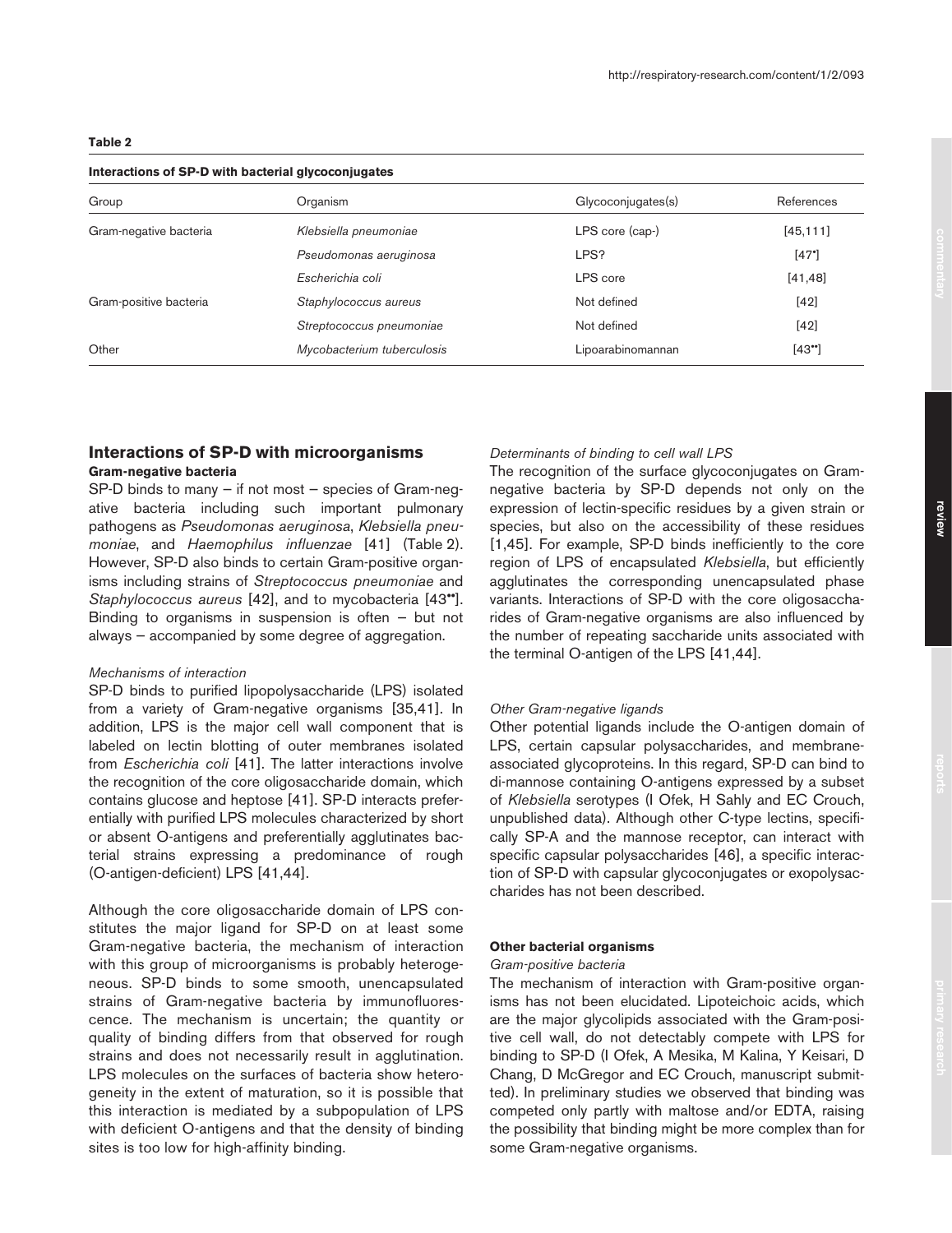#### *Mycobacteria*

Recently, SP-D was shown to interact with the terminal mannosyl-oligosaccharides of lipoarabinomannan from *Mycobacterium tuberculosis* [43••].

# **Cellular consequences of SP-D binding to bacteria**

The consequences of binding with regard to host cell function are not always predictable. Opsonization of mucoid strains of *P. aeruginosa* with rat SP-D enhanced the internalization by alveolar macrophages, and these experiments further suggested the involvement of a cellular receptor for SP-D [47<sup>°</sup>]. Interestingly, the organisms were not detectably aggregated by SP-D. Similarly, human SP-D enhanced the internalization and killing of unencapsulated phase variants of *Klebsiella pneumoniae* [45] (I Ofek, A Mesika, M Kalina, Y Keisari, D Chang, D McGregor and EC Crouch, manuscript submitted). However, unlike the situation reported for *P. aeruginosa*, the organisms showed varying degrees of aggregation; some of the largest aggregates were identified in association with the macrophage membrane, but were not internalized. In other studies, human proteinosis SP-D did not enhance the internalization of *E. coli* J5, a rough laboratory strain, by rat alveolar macrophages, despite efficient bacterial agglutination [48]. In addition, SP-D inhibited the adherence of *Mycobacterium tuberculosis* to monocyte-derived macrophages, despite efficient microbial aggregation [43••].

Rat and human SP-D enhanced the binding and uptake of *E. coli* K12, *Streptococcus pneumoniae*, and *Staphylococcus aureus* by human neutrophils [42]. However, similar effects were observed when the neutrophils were preincubated with SP-D, and there was only a slight enhancement of uptake when bacteria were incubated with human SP-D and washed before their addition to neutrophils. Notably, the extent of binding and internalization was dependent on the extent of multimerization, with human SP-D multimers demonstrating the highest potency. Differences in cell type, the extent of SP-D multimerization, or differences in size or organization of bacterial aggregates could account for some of the apparent inconsistencies.

## **Interactions with bacterial endotoxin**

Although LPS mediates the binding of SP-D to at least some Gram-negative bacteria, SP-D can also bind to specific forms of soluble LPS, particularly 'rough' or Oantigen-deficient forms [35,41,44]. Because soluble LPS can modulate a variety of cellular responses and is the key mediator of Gram-negative sepsis, such interactions could have considerable biological significance. Several observations suggest a potential protective role of SP-D in the host response to endotoxin. For example, SP-D can bind to intratracheally instilled LPS in rats, and the resulting complexes are rapidly internalized into lysosomal compartments in alveolar macrophages [49•]. In addition, as discussed below, preliminary studies suggest that transgenic

mice deficient in SP-D develop more intense inflammation in response to intratracheal challenge with LPS [50]. Of particular interest is the recent observation that SP-D can bind directly to oligosaccharides on sCD14, a soluble form of one component of the LPS receptor complex, and modify its interactions with LPS [51•].

Although SP-A can bind to LPS, the interaction is mechanistically different and involves interactions with the lipid A domain, and perhaps saccharides associated with certain O-antigens. Human SP-A, but not SP-D, increases the uptake and deacylation of tritiated *E. coli* LPS by isolated alveolar macrophages [52], but the biological significance of this finding is uncertain.

#### **Pneumocystis and fungi**

## *Pneumocystis*

SP-D binds in a CRD-dependent manner to gpA (gp-140), a heavily mannosylated glycoprotein associated with the trophozoites and cysts of *Pneumocystis carinii* [53]. SP-D can also bind to cell wall β-glucans [54]. SP-D binding enhances the association of *Pneumocystis carinii* with rat alveolar macrophages; however, the bound organisms are not efficiently internalized or killed *in vitro* [53].

# *True fungi*

SP-D interacts with most of the clinically important fungal pathogens including *Cryptococcus neoformans*, *Aspergillus fumigatus*, and *Candida albicans* [55–57]. We have also observed binding to clinical isolates of *Histoplasma capsulatum* and *Blastomyces dermatitidis* (SF Kuan, S Moser and E Crouch, unpublished data). In all cases reported so far, binding is accompanied by agglutination. In particular, SP-D efficiently agglutinates *Aspergillus fumigatus* conidia [55] and *Candida albicans* [57]. Although SP-D also shows CRD-dependent agglutination of unencapsulated forms of *Cryptococcus neoformans*, no significant binding to encapsulated organisms was observed [56].

There is still relatively little information on the mechanism of SP-D binding to fungi. However, SP-D shows CRDdependent binding to the *N*-linked sugars of specific cell wall glycoproteins, including major glycoprotein allergens, of *Aspergillus fumigatus* [55]. Because SP-D shows lectin-dependent binding to wild-type *Saccharomyces cerevisiae,* as well as to mutants with low levels of mannosylphosphate in the cell wall, the interactions probably do not involve *N*-linked phosphomannan sugars [58]. The observation that SP-D interacts with β-glucans on the surface of *Pneumocystis* [54] suggests that these glycoconjugates, which are abundant in the cell walls of true fungi, could serve as ligands for SP-D.

As for bacteria, the effects of SP-D binding on the phagocytic response to fungi are somewhat controversial. Human SP-D enhances the oxidative response to, and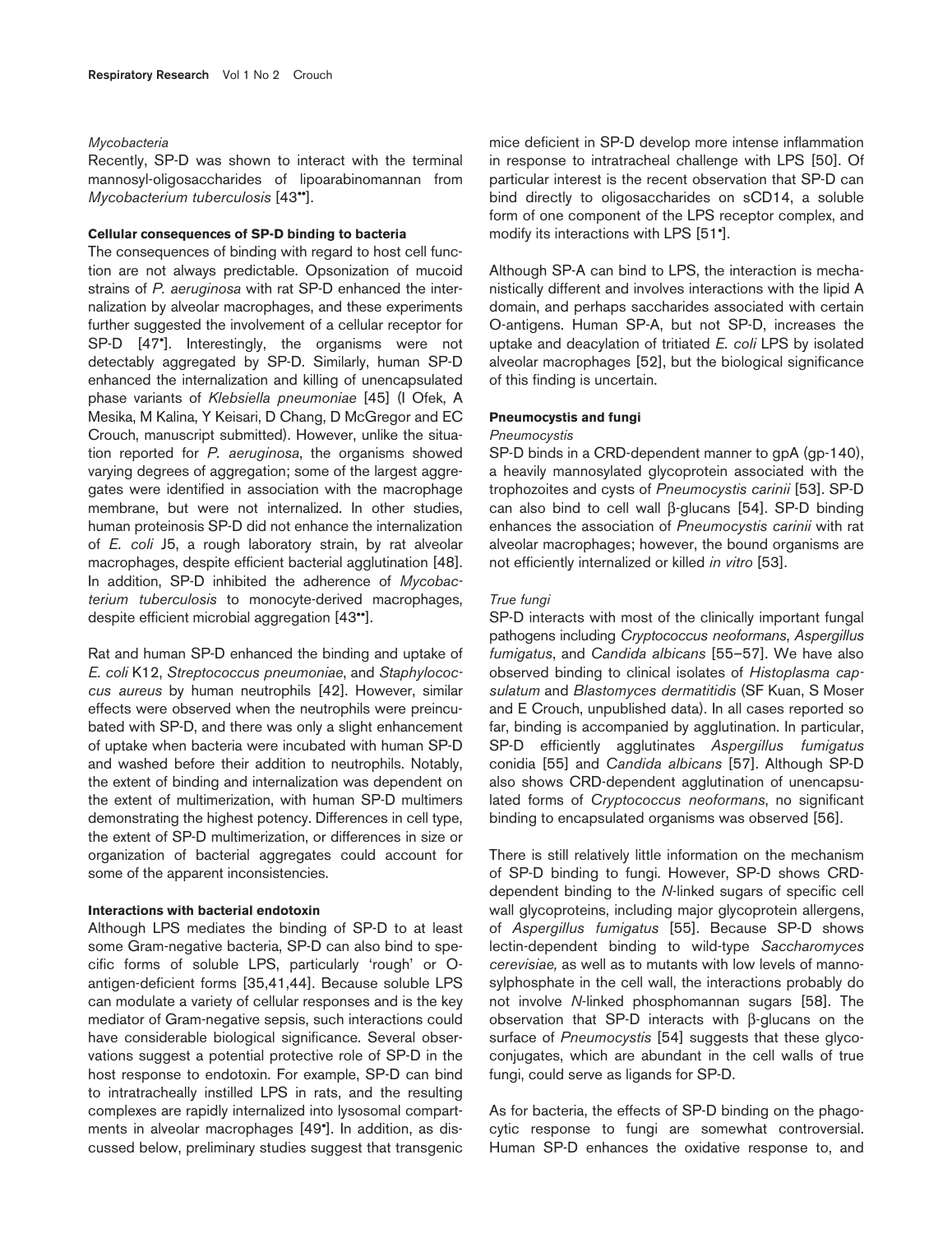internalization and killing of, *Aspergillus fumigatus* conidia by human alveolar macrophages and blood neutrophils [59•]. However, other investigators observed binding of rat and human SP-D to conidia but found no enhancement of internalization by rat alveolar macrophages [60]. Furthermore, rat SP-D inhibits the phagocytosis of *Candida albicans* by these cells [57].

In the latter study the authors suggested that fungal aggregation inhibits phagocytosis. Interestingly, SP-D binding directly inhibited fungal growth and decreased the outgrowth of pseudohyphae, the invasive form of the fungus, in the absence of phagocytic cells [57]. It is possible that these effects are also secondary to agglutination, possibly as result of nutrient deprivation.

## **Respiratory viruses**

Purified rat and human SP-D inhibit the infectivity and hemagglutination activity of influenza A virus (IAV) *in vitro* [61•]. This activity is calcium-dependent, inhibited by carbohydrate ligands, and involves the binding of SP-D to high-mannose oligosaccharides associated with the  $HA_1$ domain of the hemagglutinin (HA) molecule. Because the high-mannose oligosaccharide on the  $HA_1$  domain overlies the sialic acid-binding pocket (the cell attachment site) of the HA, binding can interfere sterically with HA activity and cellular attachment. SP-D also binds to the neuraminidase of IAV and inhibits neuraminidase enzyme activity [62].

SP-D induces massive aggregation of IAV particles [18,33,61°,63]. Viral aggregation is calcium-dependent, inhibited by competing sugars, and directly correlated with the multimerization state of SP-D. Highly multimerized preparations of SP-D are significantly more potent than dodecamers. In particular, minimal agglutination is induced with trimeric CRDs. Massive agglutination of organisms could contribute to lung host defense by promoting airway mucociliary clearance, but it might also influence the internalization by phagocytic cells.

SP-D enhances the binding and uptake of IAV by neutrophils [33,61•,63], and these effects are highly dependent on the extent of multimerization of SP-D and its ability to agglutinate the viral particles [18,30,33]. The enhancement of viral binding and uptake is accompanied by attachment of large aggregates of virus to the neutrophil, and the binding of IAV or SP-D–IAV aggregates is abrogated by pretreatment of the phagocyte with neuraminidase [63]. Thus, viral internalization involves enhanced binding of the virus to sialylated glycoconjugate ligands on the neutrophil surface. SP-D also potentiates IAV-induced hydrogen peroxide responses in neutrophils, and protects neutrophils from IAV-induced inhibition of respiratory burst responses. Interestingly, SP-D does not increase the uptake of IAV by rat alveolar macrophages [64]. Thus, there might be cell type specific effects of SP-D on phagocytic cells. Notably, human bronchoalveolar lavage (BAL) contains sufficient concentrations of SP-D to inhibit IAV HA activity *in vitro*, and depletion of SP-D from BAL reduces its HA inhibitory activity [61•].

SP-D can also interact with other respiratory viruses. For example, natural SP-D and a recombinant trimeric SP-D bind to the Rous sarcoma virus G protein *in vitro* and inhibit viral infectivity *in vivo* [65•]. These studies suggest that CRD-dependent binding, but not aggregation, is required to mediate the antiviral effect. In addition, bovine SP-D inhibits the infectivity of rotaviruses through calciumdependent, mannose-inhibitable, attachment to the major viral envelope glycoprotein [66].

# **Interactions of SP-D with host cells**

SP-D can interact with host cells, both directly and indirectly. As indicated above, SP-D can enhance the phagocytosis and killing of certain microorganisms and enhance the oxidant response to microbial binding. However, at present there is only one study that suggests that the enhancement of phagocytosis by SP-D might involve the participation of an opsonic receptor. Furthermore, the enhanced uptake of IAV seems to be mediated by viral aggregation, with enhanced interactions of the virus with its natural receptors on the host cell.

In any case, SP-D can interact directly with host cells, and in some cases can influence their behavior. SP-D is chemotactic and haptotactic for neutrophils and certain mononuclear phagocytes [59•,67–69] and can elicit directional actin polymerization in alveolar macrophages [69]. In this regard, SP-D is considerably more potent than SP-A. Early studies with natural proteins isolated from silicotic animals reported directed effects on the oxidant metabolism of isolated alveolar macrophages [70]. However, such effects can probably be attributed to endotoxin contamination and/or aggregation. Purified dodecamers do not significantly increase the production of nitric oxide [71] or of proinflammatory cytokines such as tumor necrosis factor-α (Y Kesari, H Wang, A Mesika, E Crouch and I Ofek, unpublished data). Interestingly, purified SP-D has been reported to increase the production of several metalloproteinases in the absence of a significant effect on proinflammatory cytokine production [72].

## **SP-D receptors**

Despite the ability of SP-D to modulate a variety of cellular functions, little is currently known about potential cellular receptors for this protein. The uptake of mucoid strains of *P. aeruginosa* is decreased when macrophages are attached to slides coated with SP-D, in comparison with lysinecoated slides, suggesting the redistribution of a membrane receptor [47•]. In addition, SP-D is internalized by phagocytic cells and can be identified within phagolysosomal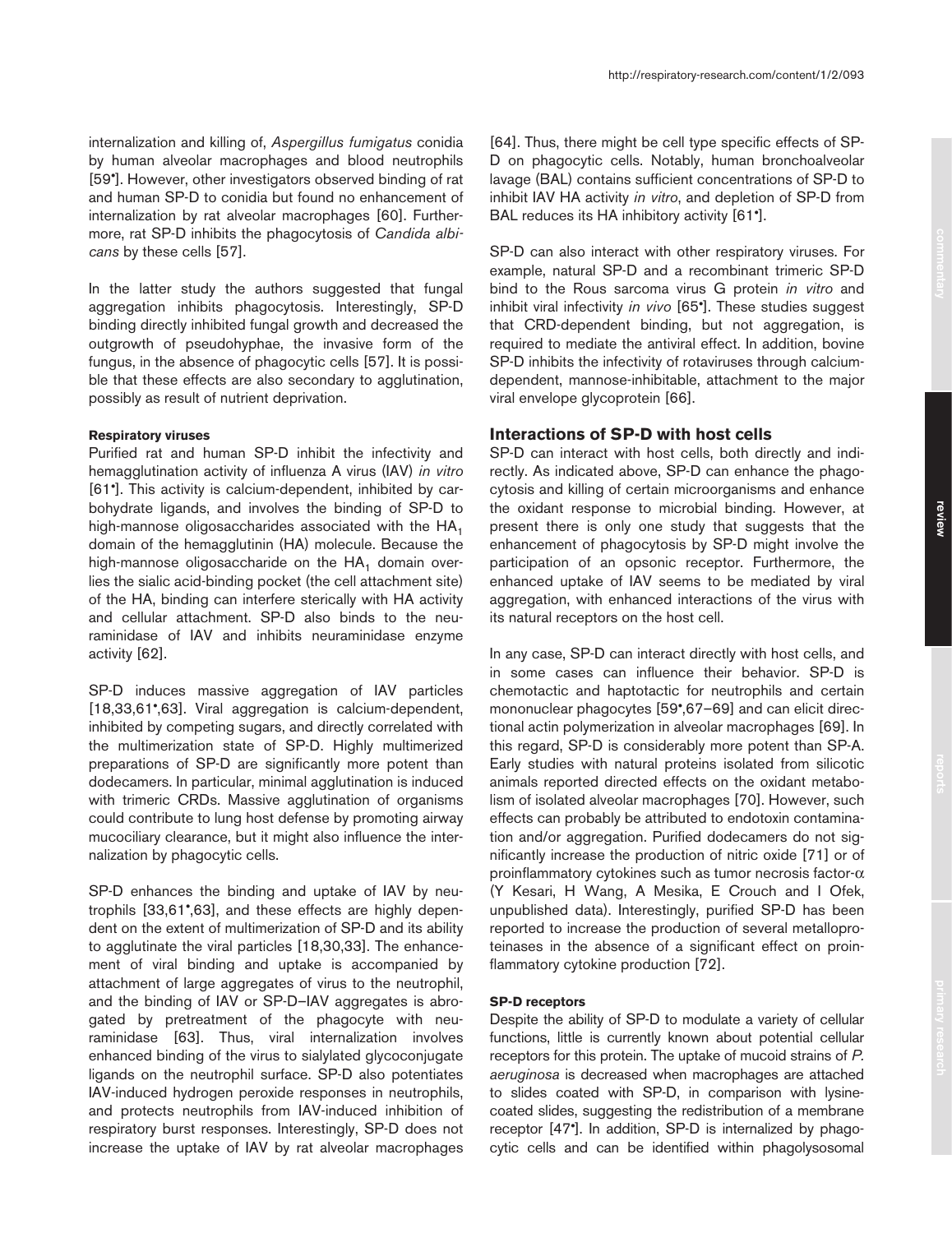compartments [73], but it is unclear whether the uptake is receptor dependent and whether SP-D is being internalized in association with specific ligands.

There are at least two classes of binding to host cells: CRD-dependent and CRD-independent. Some studies have demonstrated CRD-dependent binding to phagocytes that can be inhibited with EDTA or competing saccharides, both *in vitro* and *in vivo*.

#### *CRD-dependent cell binding*

As indicated above, the ability of SP-D to elicit the chemotaxis of neutrophilic and monocytic cells depends on the lectin activity of SP-D [68]. In addition, Kuan and coworkers reported that extracting formaldehyde-fixed alveolar macrophages with detergents largely eliminates the binding of purified SP-D, suggesting a membrane-associated ligand or glycolipid receptor [73]. Dong and Wright have extended these findings and suggest that PI can contribute to SP-D binding by alveolar macrophages [74].

It is of interest that SP-D can bind to recombinant sCD14 through interactions with *N*-linked oligosaccharides [51•]. Given that the membrane-associated form of CD14 is widely expressed on host cells, it is possible that CD14 can serve as a binding site on macrophages and other cell types.

The phagocytic uptake of certain bacteria by neutrophils is also inhibited by calcium chelation or competing sugars [42]; however, this could result from the inhibition of microbial agglutination rather than lectin-dependent interactions with the phagocyte. Wang *et al* suggested that SP-D can bind to lymphocytic cells by a lectin-dependent mechanism [75<sup>••</sup>]. In this regard, it is interesting to note that glucosylceramide, a ligand for SP-D *in vitro*, is one of the most abundant neutral glycolipids expressed by lymphoid cells.

#### *CRD-independent cell binding*

Reid and co-workers were the first to present evidence for lectin-independent binding [76]. These and other studies suggested that binding does not involve known C1q or collectin receptors. The only putative receptor protein, gp-340, is a widely expressed member of the scavenger receptor superfamily [77,78•]. It binds to the CRD of SP-D in a calcium-dependent manner that does not require the lectin activity of SP-D. Although the protein has been immunolocalized to alveolar macrophage membranes and distributes together with SP-D in many different human tissues [10•,77], it has not yet been shown to mediate the binding of SP-D to these cells or to participate in signal transduction events. The cDNAs isolated from lung have not shown a membrane-spanning region [77], and the protein is abundant as a soluble component in BAL. Given that gp-340 is a highly multimerized protein that contains numerous potential ligand binding domains (Fig. 1b), it is possible that the protein cooperates with SP-D in the neutralization or clearance of certain ligands rather than specifically mediating the interactions of SP-D with host cells.

## **Interactions with type II cells**

Wright and co-workers have demonstrated the binding of SP-D to isolated type II pneumocytes. The mechanism seems distinct from the binding to macrophages [79•]. The binding was dependent on concentration, time, and temperature and required calcium; it was not sensitive to protease treatment or to PI-phospholipase C. Although the internalized SP-D was degraded or recycled to lamellar bodies, SP-D binding did not alter the uptake of surfactant lipids.

# **'Charging' of SP-D versus SP-D-dependent ligand aggregation: hypotheses**

SP-D has demonstrated comparatively few direct effects on the metabolism of host cells, at least in situations where self-aggregation and endotoxin contamination have been excluded. One possible explanation is that modulation of cellular function requires the prior interaction of SP-D with a ligand. This would have numerous potential physiological advantages, because the presence of 'active' protein might be restricted to sites of microbial or antigenic deposition. The binding of complex, multivalent, particulate antigens to two or more CRDs could markedly alter the conformation of SP-D molecules, with respect to the spatial orientation of the arms in relation to the N-terminal crosslinking domain and/or with respect to the spatial orientation of the CRDs within a given trimeric subunit. Thus, the 'charging' of SP-D with a particulate ligand could lead to local or distant conformational changes that expose 'cryptic' binding sites for cellular receptors.

There is some preliminary evidence consistent with the notion that the interaction of SP-D with a ligand alters its capacity to activate host cells. For example, Ofek *et al* have examined the effects of SP-D, LPS, and LPS-coated latex beads on the production of nitric oxide by alveolar macrophage-like cells (I Ofek, A Mesika, M Kalina, Y Keisari, D Chang, D McGregor and EC Crouch, manuscript submitted). Under conditions in which SP-D, LPS, latex beads, or latex beads coated with SP-D or LPS were no more than minimally stimulatory, the opsonization of LPS-coated latex beads with SP-D resulted in a marked increase in NO production (I Ofek, A Mesika, M Kalina, Y Keisari, D Chang, D McGregor and EC Crouch, manuscript submitted). Although these effects can be abrogated with competing sugars, it is unclear whether the inhibitory effect of competing sugars involves the disruption of the interaction of SP-D with the ligand, the host cell, or both. All the effects could be secondary to altered presentation of the aggregated particles to receptors for the particulate ligand on the host cell.

Thus, it is unclear whether one needs to invoke the participation of an SP-D receptor for many of its functions. It is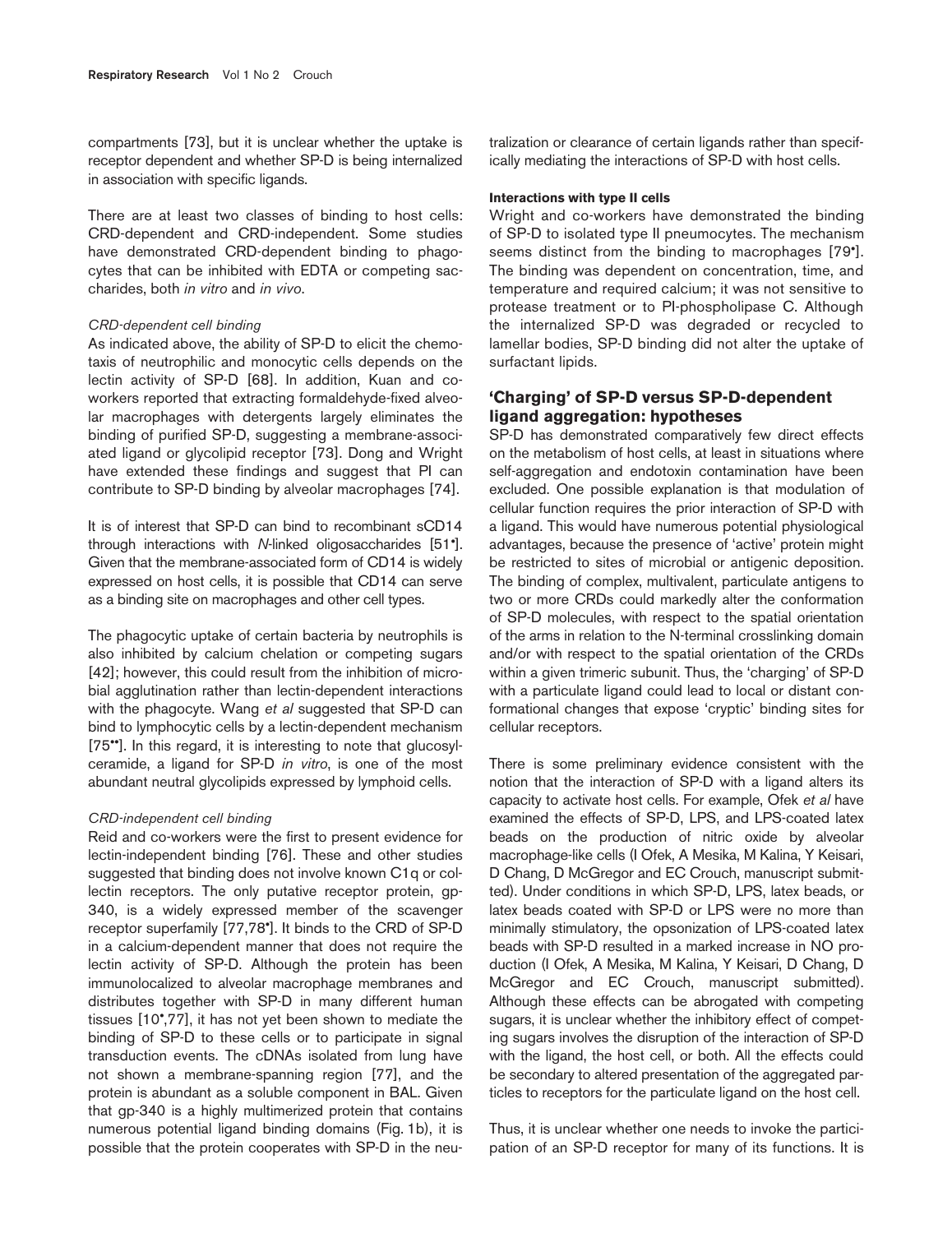well established that the binding of SP-D to IAV particles leads to aggregation-dependent enhancement of viral binding to neutrophils, with an increased oxidative response [45]. These effects involve the natural receptors for the virus on the neutrophil. Significantly, the effects on neutrophil function are blocked by enzymic destruction of the sialic acid-binding sites for the HA on the neutrophil membrane [63], suggesting that the effects of SP-D do not require cellular recognition of the bound protein. Aggregation might also be important for mediating the interactions of neutrophils with some bacteria [42].

# **Lipid aggregation and surfactant homeostasis**

Particle aggregation might be particularly important for other aspects of SP-D function. The relatively large spatial separation of CRDs seems highly suited to bridging interactions between particles with resultant aggregation, as demonstrated by experiments with IAV. Particle aggregation could similarly contribute to the metabolism of certain subfractions of surfactant lipid. For example, Poulain *et al* have shown that SP-D can mediate the formation of characteristic tubular configurations of lipid mixtures containing PI [80•]. Similar structures have been identified in association with type II cells in culture, and in alveolar proteinosis lavage. In addition, Persson *et al* demonstrated the aggregation of PI-containing liposomes [36].

# **Modulation of SP-D function**

A variety of factors can modulate the lectin activity of SP-D *in vitro* and might influence SP-D activity *in vivo*. Selected examples are listed in Table 3 and discussed below.

# **Altered patterns of oligomerization**

SP-D can be isolated in different multimeric forms from proteinosis lavage [32•] and are produced by Chinese hamster ovary K1 cells transfected with human SP-D cDNA [18]. As described previously, the effects of SP-D on the neutrophil response to influenza virus are highly dependent on the ability of SP-D to agglutinate the viral particles, and the agglutination activity is directly correlated with the extent of multimerization. Trimers can bind to the virus but have little capacity to modulate neutrophil interactions. By contrast, highly multimerized proteins show greater activity than dodecamers [81].

Given these observations, factors that favor enhanced oligomerization or lead to the accumulation of trimeric subunits promote might influence SP-D function. For example, the liberation of active trimers by a hypothetical microbial protease could lead to the accumulation of molecules that might inhibit the aggregation-dependent activities of SP-D. In contrast, recombinant trimeric CRDs can stimulate chemotaxis [67] and decrease viral infectivity [65•]. Although higher-order oligomers of SP-D can self-aggregate and precipitate in the presence of calcium *in vitro*, the functional consequences are not known.

## **Table 3**

## **Potential modulation of SP-D function**

| Altered patterns of oligomerization                                  |
|----------------------------------------------------------------------|
| Liberation of trimeric subunits secondary to proteolytic degradation |
| Self-aggregation                                                     |
| Modifications of the CRD                                             |
| Proteolytic degradation                                              |
| Oxidative modification                                               |
| Local pH and calcium concentration                                   |
| Competing ligands                                                    |
| <b>LPS</b>                                                           |
| Microorganisms                                                       |
| Host lectins with overlapping specificity                            |
| Mannose receptor                                                     |
| Other collectins (SP-A, mannose-binding lectin)                      |
| Non C-type lectins (such as ficolins)                                |

## **Biochemical modifications to the CRD**

The lectin activity of SP-A is decreased after the nitric oxide-dependent nitration of tyrosine residues [82], and nitration decreases the ability of SP-A to enhance the adherence of *Pneumocystis* to alveolar macrophages [83]. However, similar findings have not yet been reported for SP-D. Conditions of mildly acidic pH, as might be found in endocytic compartments, are predicted to disrupt the lectin-dependent activities of SP-D [34]. Proteolytic degradation remains an important possibility. However, SP-D is highly resistant to degradation by a wide variety of neutral proteases *in vitro*, and degradation products have not yet been shown to accumulate under pathological conditions *in vivo*.

## **Competing ligands**

Glucose concentrations at levels encountered in diabetes can interfere with SP-D's ability to interact with specific strains of IAV or other microorganisms *in vitro* [84•]. Many microorganisms release cell wall polysaccharides or glycoconjugates, which might interfere with the binding of collectins to the same or other organisms. In this regard, SP-D recovered from rats after the instillation of LPS into the airway shows decreased lectin activity, which is attributed to occupancy of the CRD with LPS [49•]. It seems reasonable to speculate that some organisms might compete with other organisms for binding to SP-D. Such a situation could conceivably predispose to secondary infections. Lastly, the potential inhibitory effects of competing saccharide ligands presents important methodological considerations for experiments using carbohydrate-containing cell culture medium or buffers.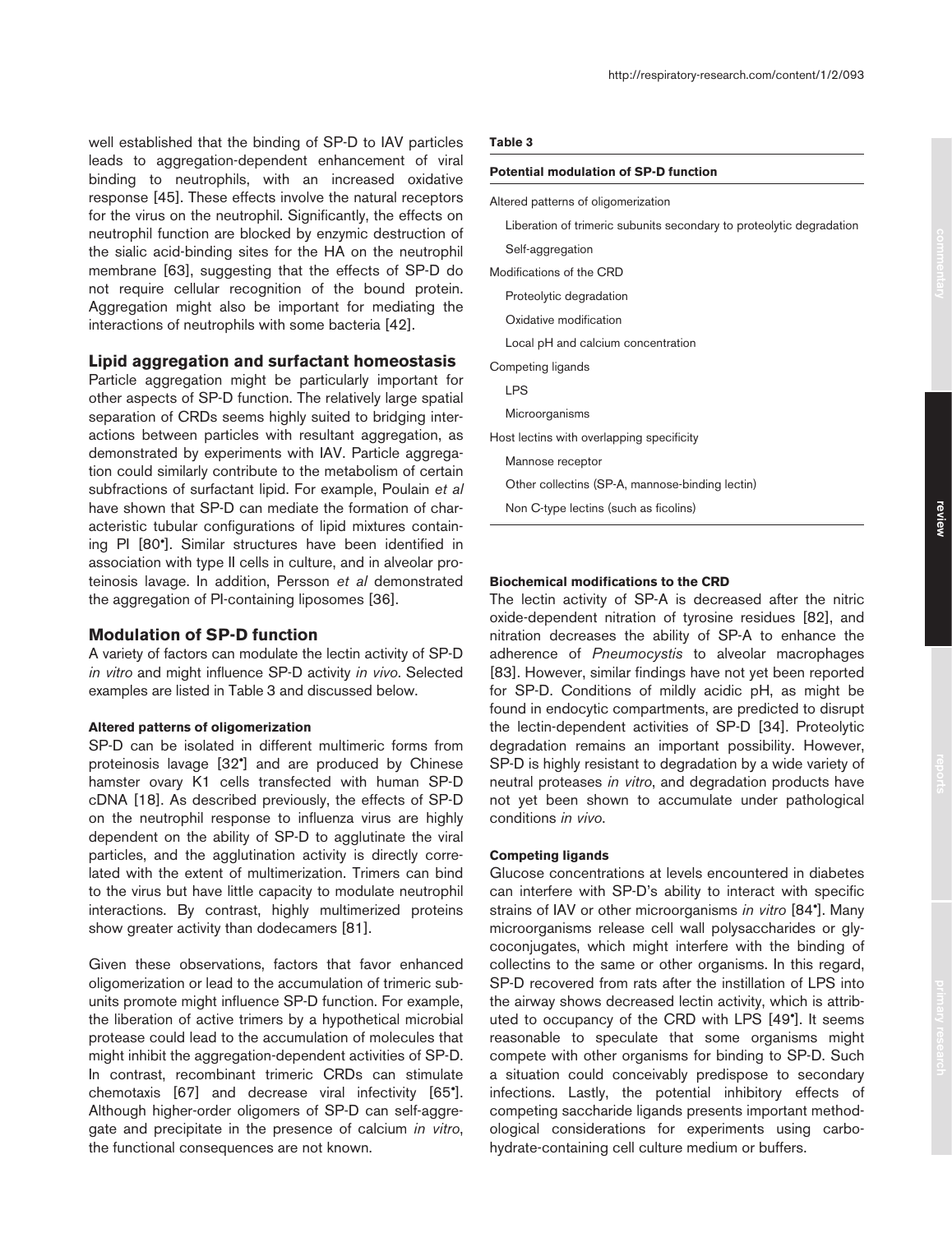#### **Host lectins with overlapping specificity**

It is difficult to predict the functions of SP-D within the airspace. Other lectins with overlapping specificity are also present. Although the levels of mannose-binding lectin are probably low in the absence of increased vascular permeability, SP-A and the macrophage mannose receptor could conceivably interact with the same ligands in the distal airways and alveoli. Such interactions could lead to antagonistic or cooperative effects. Furthermore, we have little knowledge regarding the microanatomic distribution of these molecules in specific circumstances *in vivo*. Although most SP-A is probably associated with the insoluble phase of the alveolar lining material, and the macrophage mannose receptor is membrane-associated, the distribution might be altered in the setting of lung injury.

# **In vivo models of SP-D deficiency**

Models of SP-D deficiency show no detectable anatomical or physiological abnormalities at birth. However, the animals gradually develop a patchy, subpleural alveolar lipidosis with associated type II cell hypertrophy, the accumulation of enlarged and foamy macrophages, and an apparent expansion of peribronchial lymphoid tissue [85•,86•]. Interestingly, the mice eventually develop distal-acinar emphysema and areas of subpleural fibrosis, which could reflect a continuing inflammatory reaction associated with abnormal oxidant metabolism and metalloproteinase activity [87•]. By contrast, SP-A-deficient mice (–/–) show essentially normal respiratory function and surfactant lipid metabolism [88,89] but numerous apparent host defense abnormalities [90].

# **SP-D: in vivo models of microbial challenge Challenge of normal mice**

The capacity of SP-D to bind to specific strains of influenza A *in vitro* is highly correlated with the capacity of the virus to proliferate in mice *in vivo* [62]. Specifically, strains with more oligosaccharide attachments on the HA are preferentially neutralized by SP-D *in vitro* and show decreased proliferation in mice. Because the administration of mannan together with the virus increased the replication of IAV in the lung, the involvement of a mannose-type, C-type lectin was implicated.

SP-D-sensitive IAV strains also replicate to higher titers in the lungs of diabetic mice than in nondiabetic controls [84•]. Replication of the virus is positively correlated with blood glucose level, and decreases in response to insulin treatment. Significantly, blood glucose levels comparable to those measured in the diabetic mice were sufficient to inhibit the interaction of SP-D with these viral strains *in vitro*. PR-8, a strain that does not interact with SP-D but does interact with SP-A, replicated to the same extent in diabetic and control mice.

SP-D levels increase in association with certain infections. For example, SP-D levels, but not the levels of serum mannose-binding lectin, increase markedly after IAV infection [62]. Impressive increases in SP-D have also been observed in murine models of *Pneumocystis carinii* [91] and *P. aeruginosa* infection [92].

# **Challenge of SP-D-deficient mice**

SP-D-deficient mice have not yet been extensively characterized with respect to host defense function. However, they show decreased viral clearance and enhanced inflammation after challenge with respiratory syncytial virus [93] and IAV (AM Levine, personal communication). In addition, they show increased inflammation, increased oxidant production, and decreased macrophage phagocytosis in response to intratracheally instilled group B streptococcus and *Haemophilus influenzae* (AM Levine, personal communication). Although the overexpression of wild-type SP-D in type II pneumocytes with the SP-D-deficient mice can prevent the lipidosis and inflammatory changes [94], the ability of overexpressed wild-type SP-D or exogenous SP-D to ameliorate these abnormalities has not yet been described. The coexisting pulmonary abnormalities also complicate the interpretation of challenge models. For example, macrophage activation might enhance killing and offset any decrease that results more directly from SP-D deficiency. SP-D deficiency modifies the host response to instilled LPS with decreased lung injury and inflammatory cell recruitment [50].

# **Possible roles of SP-D in acquired immunity**

Molecules that can bind to potential antigens and deliver them to macrophages and other antigen-presenting cells might contribute to the development of acquired immunity. In this regard, a few published observations suggest possible roles in the development of humoral and/or cellular immunity in response to microorganisms or complex organic antigens. For example, SP-D can decrease interleukin-2 dependent T-lymphocyte proliferation [95•]. Interestingly, single-arm mutants were at least as potent as intact dodecamers in mediating this effect. SP-D also binds to oligosaccharides associated with dust mite allergen [96•], and can inhibit the binding of specific IgE to these allergens, possibly through direct, CRD-dependent binding to lymphocytes [96•]. Thus, alterations in the level of SP-D (or the state of oligomerization) might influence the development of immunological responses and contribute to the pathogenesis of asthma and other hypersensitivity disorders.

There are other potential interplays between humoral immunity and collectins with regard to antimicrobial host defense. For example, increased glycosylation of IAV coat proteins, an adaptation that is believed to help the virus to evade antibody-mediated neutralization, is associated with increased reactivity with SP-D and other collectins [62]. Thus, the relative potential importance of antibody and collectin-mediated host defenses might be influenced by subtle variations in the structure of the microbial surface.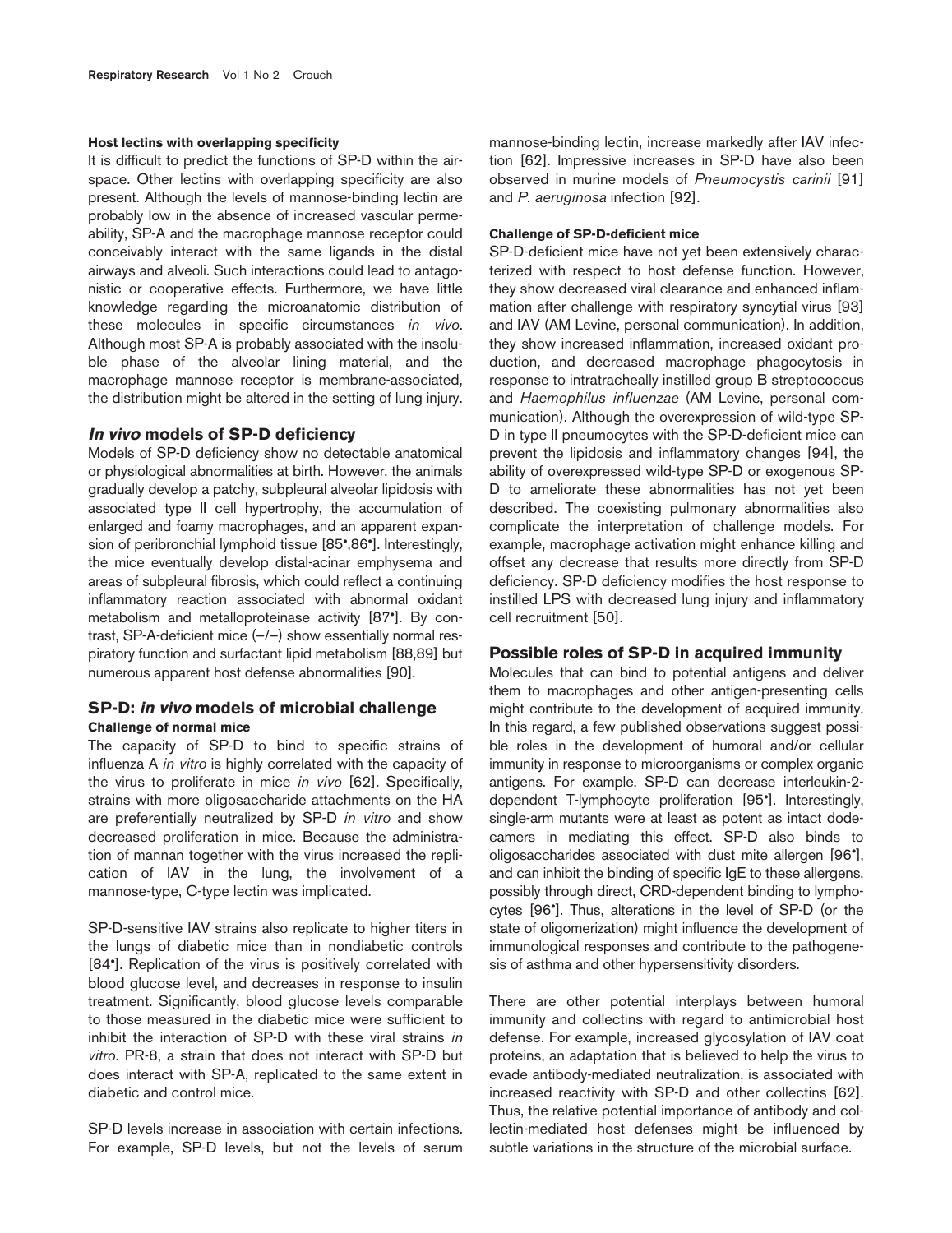#### **Potential alterations in human disease**

| Disease                                 | Abnormality                            | References |
|-----------------------------------------|----------------------------------------|------------|
| Cystic fibrosis                         | Decreased accumulation or<br>depletion | [111]      |
| Acute interstitial<br>pneumonias (ARDS) | Decreased accumulation or<br>depletion | [112]      |
| Cigarette smoking                       | Decreased levels in lavage             | [113]      |
| Bronchopulmonary<br>dysplasia           | Decreased accumulation or<br>depletion | [114, 115] |
| Asthma                                  | Altered activity                       | [75]       |
| Alveolar proteinosis.                   | Increased accumulation                 | [116, 117] |
| Diabetes mellitus                       | Decreased activity?                    | [84]       |

# **SP-D gene expression**

# **Developmental regulation**

There is little recent information on the developmental regulation of SP-D expression. In general, SP-D increases rapidly late in gestation [97–100]. The production of SP-D increases during the culture of fetal lung explants, and expression can be increased with glucocorticoids [98,100,101]. The exposure of fetal rats to glucocorticoids *in vivo* leads to precocious expression with increased numbers of SP-D-expressing cells and increased cellular levels of SP-D message [98,101,102].

# **Altered expression with lung injury**

Although SP-D is produced constitutively within the lung, protein accumulation and gene expression are inducible and increases in SP-D expression have been observed in a number of disease states or models (Tables 4 and 5). In general, the synthesis and secretion of SP-D increase in association with lung injury and activation of the respiratory epithelium [1]. For example, levels of SP-D mRNA and SP-D accumulation are increased within 24–72 h after intratracheal instillation of LPS [103•], and SP-D expression by alveolar and bronchiolar epithelial cells increases after exposure of rats to 95%  $O<sub>2</sub>$  for 12 h [104]. Keratinocyte growth factor (KGF) increases SP-D expression and protein production in association with pneumocyte hyperplasia and after injury caused by bleomycin [105]. In addition, the levels of SP-D can increase markedly in response to the overexpression of certain cytokines, such as interleukin-4, or in response to microbial challenge [91,92].

## **Transcriptional regulation**

Studies of the upstream regulatory region of the SP-D gene have demonstrated increased promoter activity in the presence of glucocorticoids, which is consistent with the findings *in vivo* and in lung organ culture [106]. However, no functional glucocorticoid response elements

## **Table 5**

#### **Increased SP-D accumulation or expression in animal models**

| Injury or challenge                 | Species    | Reference |
|-------------------------------------|------------|-----------|
| Silicosis                           | Rat        | [118]     |
| Hyperoxia                           | Rat        | [104]     |
| Endotoxin (LPS)                     | Rat        | $[103]$   |
| Challenge with P. aeruginosa        | Mouse      | [92]      |
| Challenge with IAV                  | Mouse      | [62]      |
| Challenge with Pneumocystis carinii | SCID mouse | [91]      |
|                                     | Rat        | [119]     |
| Overexpression of interleukin-4     | Mouse      | [120]     |

SCID, severe combined immunodeficiency.

have been identified, and the effects of dexamethasone seem to be secondary and involve the effects of other transregulatory molecules.

The activity of the human SP-D promoter is dependent on a conserved activator protein-1 (AP-1) element (–109) that binds to members of the *fos* and *jun* families of transcriptional factors [107]. In addition, the promoter contains multiple functional binding sites for CCAAT-enhancer-binding protein (C/EBP) transcription factors. Mutagenesis experiments suggest that these are required for basal and stimulated promoter activity, and promoter activity is markedly increased in H441 cells after co-transfection with C/EBPβ cDNA (YC He and E crouch, unpublished data). The importance of the conserved AP-1 element and the presence of multiple binding sites for C/EBP transcription factors is consistent with the observed modulation of SP-D expression in the setting of tissue injury.

SP-D promoter activity is not dependent on the binding of thyroid transcription factor 1 (TTF-1) [107]. However, promoter activity is dependent on two interacting forkhead binding sites, upstream and downstream of the AP-1 element; these sites bind to hepatic nuclear factor-3 $\alpha$  and apparently other forkhead box proteins in H441 lung adenocarcinoma nuclear extracts [107].

# **Genetic variation**

Initial comparison of genomic and cDNA sequence suggested the existence of genetic polymorphisms in the SP-D coding sequence, including one in the N-terminal propeptide domain (Thr11 compared with Met11 in the mature protein) and three additional differences within the collagen domain at positions 102, 160, and 186 [108]. The latter substitutions are conservative to the extent that they are not expected to disrupt the collagen helix. Floros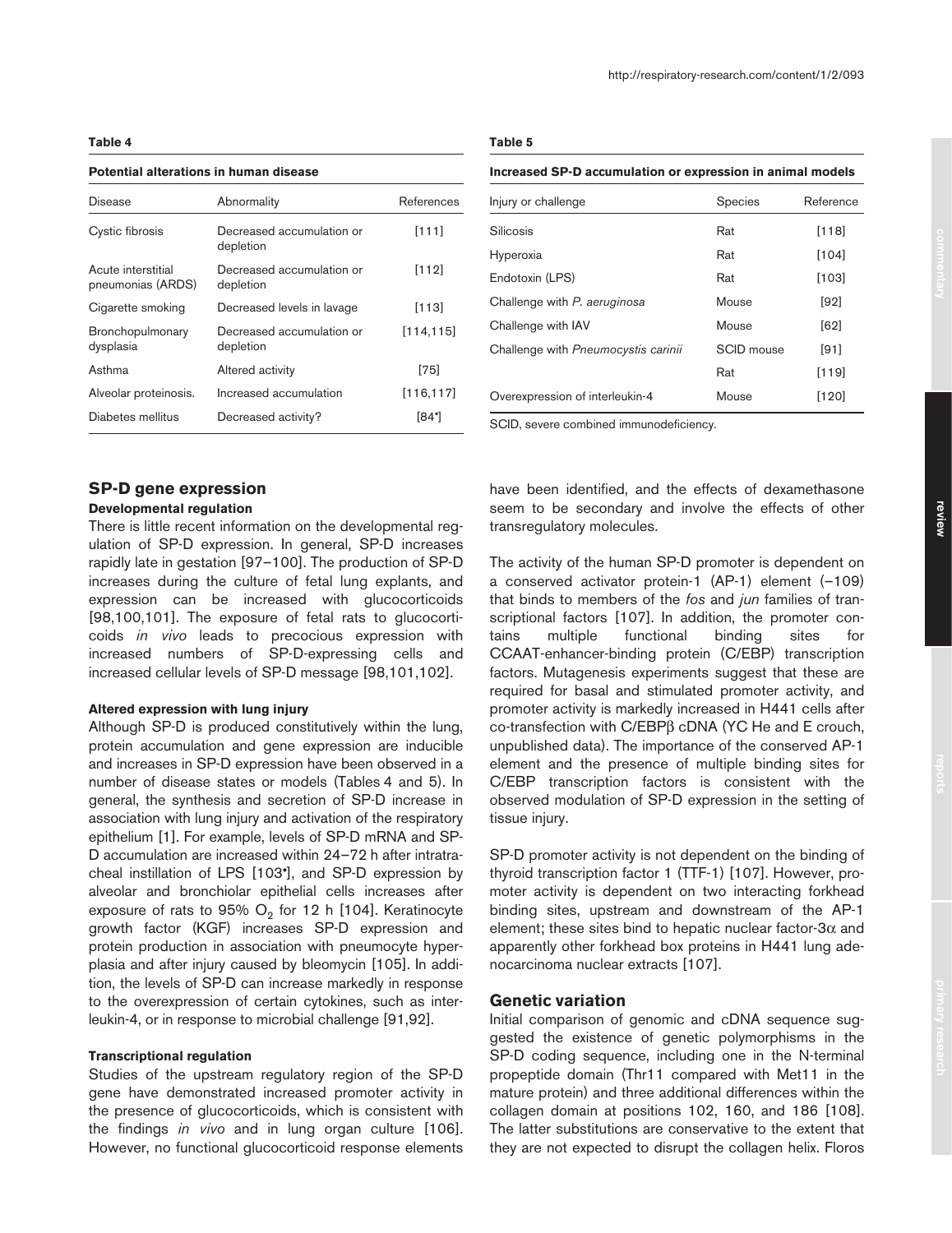## **Potential functional roles suggested by published studies in vitro and in vivo**

Anti-inflammatory

Regulation of inflammatory response to microorganisms and microbial products

'Neutralization' of LPS/altered presentation of LPS to host cells

Regulation of pulmonary oxidant metabolism

#### Antimicrobial

Enhanced opsonization and killing of some organisms

Decreased internalization of some intracellular pathogens

Enhanced microbial agglutination with enhanced physical or cellular clearance

Enhanced inflammatory response to SP-D/microbial complexes

Altered microbial growth

#### Immunomodulatory

Decreased proliferative response of lymphocytes to various mitogens

Altered presentation of antigens to specifically sensitized cells

#### Proinflammatory/repair

Enhanced directed migration or airspace retention of phagocytes

Altered macrophage production of metalloproteinases

#### Surfactant homeostasis

Altered spatial organization of PI-enriched sub-fractions of surfactant lipid

Normal cellular uptake and metabolism of surfactant lipid

and co-workers have recently confirmed the existence of polymorphisms at positions 11 and 160 of the mature protein [109]. The potential biological significance, if any, is not known. Interestingly, the 50 kDa variant of SP-D showed *O*-linked glycosylation of Thr11 [32•], suggesting that this polymorphism might be associated with altered glycosylation. Interestingly, the 50 kDa variant was recovered as trimeric subunits, raising the possibility that differences in the glycosylation of residue 11, which is immediately N-terminal to Cys15, could influence multimerization and the capacity of SP-D to participate in bridging interactions.

# **Conclusion**

There is increasing evidence that SP-D interacts specifically with a wide variety of respiratory pathogens, modulates the leukocyte response to these organisms, and participates in aspects of pulmonary immune and inflammatory regulation (Table 6). SP-D can influence the activity of phagocytes through CRD-dependent and CRD-independent interactions. At least some of the effects of SP-D result from aggregation with enhanced binding of the

agglutinated ligand to their natural 'receptors'. Although the lung is the major site of SP-D expression, it is likely that the protein has more generalized roles in host defense and the acute response to infection and tissue injury.

## **References**

Articles of particular interest have been highlighted as:

- of special interest of outstanding interest
- 
- 1. Crouch EC: **Collectins and pulmonary host defense.** *Am J Respir Cell Mol Biol* 1998, **19**:177–201.
- 2. Wright JR: **Immunomodulatory functions of surfactant.** *Physiol Rev* 1997, **77**:931–962.
- 3. Eggleton P, Reid KB: **Lung surfactant proteins involved in innate immunity.** *Curr Opin Immunol* 1999, **11**:28–33.
- 4. Haagsman HP: **Interactions of surfactant protein A with pathogens.** *Biochim Biophys Acta* 1998, **1408**:264–277.
- 5. Sumiya M, Summerfield JA: **The role of collectins in host defense.** *Semin. Liver Dis.* 1997, **17**:311–318.
- 6. Hansen S, Holmskov U: **Structural aspects of collectins and receptors for collectins.** *Immunobiology* 1998, **199**:165–189.
- 7. Voorhout WF, Veenendaal T, Kuroki Y, Ogasawara Y, Van Golde LM, Geuze HJ: **Immunocytochemical localization of surfactant protein D (SP-D) in type II cells, Clara cells, and alveolar macrophages of rat lung.** *J Histochem Cytochem* 1992, **40**:1589–1597.
- 8. Crouch E, Parghi D, Kuan SF, Persson A: **Surfactant protein D: subcellular localization in nonciliated bronchiolar epithelial cells.** *Am J Physiol* 1992, **263**(1):L60–L66.
- 9. Wong CJ, Akiyama J, Allen L, Hawgood S: **Localization and developmental expression of surfactant proteins D and A in the respiratory tract of the mouse.** *Pediatr Res* 1996, **39**:930–937.
- 10. Madsen J, Kliem A, Tornoe I, Skjodt K, Koch C, Holmskov U: **Localiza-** • **tion of lung surfactant protein D (SP-D) on mucosal surfaces in human tissues.** *J Immunol* 2000, **164**:5866–5870.

This recent study was the first to systematically investigate the extrapulmonary expression of SP-D in human tissues.

- 11. Hull W, Stahlman M, Grey MP, Wert S, Whitsett J: **Immunolocalization of SP-D in human secretory tissues [abstract].** *Am J Respir Crit Care Med* 2000, **161**:A42.
- 12. Paananen R, Glumoff V, Hallman M: **Surfactant protein A and D expression in the porcine Eustachian tube.** *FEBS Lett* 1999, **452**: 141–144.
- 13. Chailley-Heu B, Rubio S, Rougier JP, Ducroc R, Barlier-Mur AM, Ronco P, Bourbon JR: **Expression of hydrophilic surfactant proteins by mesentery cells in rat and man.** *Biochem J* 1997, **328**:251–256.
- 14. Motwani M, White RA, Guo N, Dowler LL, Tauber AI, Sastry KN: **Mouse surfactant protein-D. cDNA cloning, characterization, and gene localization to chromosome 14.** *J Immunol* 1995, **95**: 5671–5677.
- 15. Miyamura K, Malhotra R, Hoppe HJ, Reid KB, Phizackerley PJ, Macpherson P, Lopez Bernal A: **Surfactant proteins A (SP-A) and D (SP-D): levels in human amniotic fluid and localization in the fetal membranes.** *Biochim Biophys Acta* 1994, **1210**:303–307.
- 16. Fisher JH, Mason R: **Expression of pulmonary Surfactant Protein D in rat gastric mucosa.** *Am J Respir Cell Mol Biol* 1995, **12**:13–18.
- 17. Shimizu H, Fisher JH, Papst P, Benson B, Lau K, Mason RJ, Voelker DR: **Primary structure of rat pulmonary surfactant protein D. cDNA and deduced amino acid sequence.** *J Biol Chem* 1992, **267**:1853– 1857.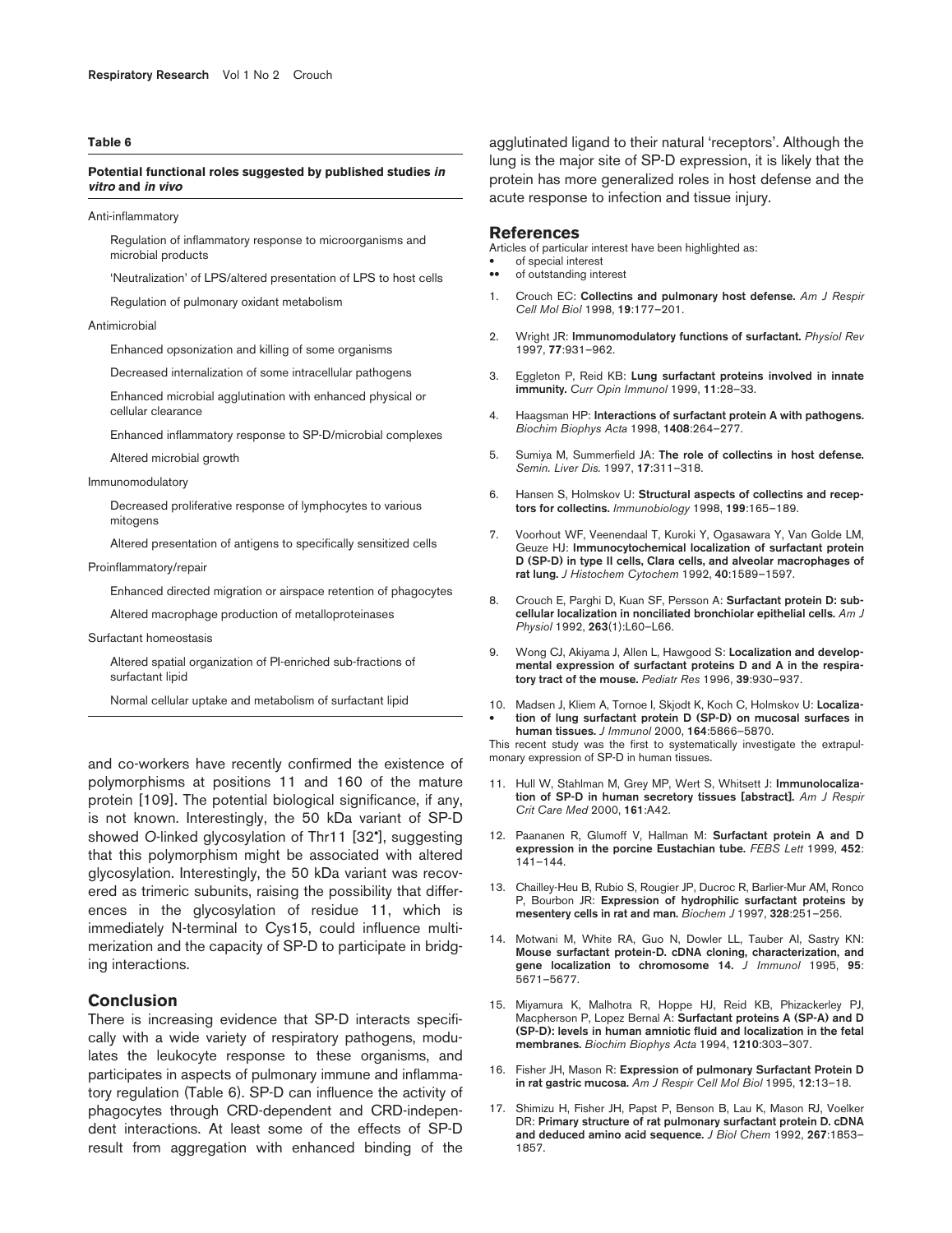- 18. Hartshorn K, Chang D, Rust K, Crouch EC: **Interactions of recombinant human pulmonary Surfactant Protein D and SP-D multimers with influenza A.** *Am J Physiol (Lung Cell Mol Physiol)* 1996, **271**: L753–L762.
- 19. Ng KK, Drickamer K, Weis WI: **Structural analysis of monosaccharide recognition by rat liver mannose-binding protein.** *J Biol Chem* 1996, **271**:663–674.
- 20. Weis WI, Drickamer K: **Structural basis of lectin–carbohydrate recognition.** *Annu Rev Biochem* 1996, **65**:441–473.
- 21. Hakansson K, Lim NK, Hoppe HJ, Reid KB: **Crystal structure of the**
- **trimeric alpha-helical coiled-coil and the three lectin domains of human lung surfactant protein D.** *Struct Fold Des* 1999, **7**:255– 264.

This paper describes the crystal structure of the neck and CRD domains of SP-D. The study confirmed the structural similarities between mannose binding lectin and SP-D and definitively demonstrated the coiled-coil conformation of the trimeric neck domain.

22. Ogasawara Y, Voelker DR: **Altered carbohydrate recognition speci-** • **ficity engineered into Surfactant Protein D reveals different binding mechanisms for phosphatidylinositol and glucosylceramide.** *J Biol Chem* 1995, **270**:14725–14732.

This paper was the first to suggest that CRD sequences distinct from those implicated in saccharide binding may contribute to interactions with specific SP-D ligands.

- 23. Ogasawara Y, Hobo S, Kuroki Y, Voelker DR: **Essential domains of Human Surfactant Protein D involved in phosphatidylinositol binding [abstract].** *Am J Respir Cell Mol Biol* 1998, **157**:A562.
- 24. Saitoh M, Sano H, Chiba H, Murakami S, Iwaki D, Sohma H, Voelker DR, Akino T, Kuroki Y: **Importance of the carboxy-terminal 25 amino acid residues of lung collectins in interactions with lipids and alveolar type II cells.** *Biochemistry* 2000, **39**:1059–1066.
- 25. Kishore U, Wang JY, Hoppe HJ, Reid KBM: **The alpha-helical neck region of human Surfactant Protein D is essential for the binding of the carbohydrate recognition domains to lipopolysacharides and phospholipids.** *Biochem J* 1996, **318**:505–511.
- 26. Hoppe HJ, Barlow PN, Reid KB: **A parallel three stranded alphahelical bundle at the nucleation site of collagen triple-helix formation.** *FEBS Lett* 1994, **344**:191–195.
- 27. Van Eijk M, Haagsman HP, Skinner T, Archibald A, Reid KB, Lawson • PR, Archibold A: **Porcine lung surfactant protein D: complementary DNA cloning, chromosomal localization, and tissue distribution.** *J Immunol* 2000, **164**:1442–1450.

The structure of porcine SP-D is different from previously described SP-D molecules. The pig protein contains a cysteine within the collagen domain and has an additional potential site of N-linked glycosylation within the CRD.

- 28. Ogasawara Y, Voelker DR: **The role of the amino-terminal domain and the collagenous region in the structure and the function of rat surfactant protein D.** *J Biol Chem* 1995, **95**:19052–19058.
- 29. Brown-Augsburger P, Chang D, Rust K, Crouch EC: **Biosynthesis of** surfactant protein D. Contributions of conserved NH<sub>2</sub>-terminal **cysteine residues and collagen helix formation to assembly and secretion.** *J Biol Chem* 1996, **271**:18912–18919.
- 30. Brown-Augsburger P, Hartshorn K, Chang D, Rust K, Fliszar C, Welgus HG, Crouch EC: **Site-directed mutagenesis of Cys-15 and Cys-20 of pulmonary surfactant protein D. Expression of a trimeric protein with altered anti-viral properties.** *J Biol Chem* 1996, **271**: 13724–13730.
- 31. Leth-Larsen R, Holmskov U, Hojrup P: **Structural characterization of human and bovine lung surfactant protein D.** *Biochem J* 1999, **343**:645–652.
- 32. Mason RJ, Nielsen LD, Kuroki Y, Matsuura E, Freed JH, Shannon JM: **A**  • **50-kDa variant form of human surfactant protein D.** *Eur Respir J*

1998, **12**:1147–1155.

- This study demonstrates potential heterogeneity in the structure of human SP-D. O-glycosylation within the amino-terminal peptide domain may influence the oligomerization of trimeric subunits.
- Hartshorn KL, White MR, Shepherd V, Reid K, Jensenius JC, Crouch EC: **Mechanisms of anti-influenza activity of Surfactant Proteins A and D: comparison with serum collectins.** *Am J Physiol (Lung Cell Mol Physiol)* 1997, **17**:L1156–L1166.
- 34. Persson A, Chang D, Crouch E: **Surfactant protein D is a divalent cation-dependent carbohydrate-binding protein.** *J Biol Chem* 1990, **265**:5755–5760.
- 35. Lim BL, Wang JY, Holmskov U, Hoppe HJ, Reid KB: **Expression of the carbohydrate recognition domain of lung surfactant protein D and demonstration of its binding to lipopolysaccharides of Gramnegative bacteria.** *Biochem Biophys Res Commun* 1994, **202**: 1674–1680.
- 36. Persson AV, Gibbons BJ, Shoemaker JD, Moxley MA, Longmore WJ: **The major glycolipid recognized by SP-D in surfactant is phosphatidylinositol.** *Biochemistry* 1992, **31**:12183–12189.
- 37. Ogasawara Y, Kuroki Y, Akino T: **Pulmonary surfactant protein D specifically binds to phosphatidylinositol.** *J Biol Chem* 1992, **267**:21244–21249.
- 38. Ogasawara Y, McCormack FX, Mason RJ, Voelker DR: **Chimeras of surfactant proteins A and D identify the carbohydrate recognition domains as essential for phospholipid interaction.** *J Biol Chem* 1994, **269**:29785–29792.
- 39. Kuroki Y, Gasa S, Ogasawara Y, Shiratori M, Makita A, Akino T: **Binding specificity of lung surfactant protein SP-D for glucosylceramide.** *Biochem Biophys Res Commun* 1992, **187**:963–969.
- 40. Sano H, Kuroki Y, Honma T, Ogasawara Y, Sohma H, Voelker DR, Akino T: **Analysis of chimeric proteins identifies the regions in the carbohydrate recognition domains of rat lung collectins that are essential for interactions with phospholipids, glycolipids, and alveolar Type II cells.** *J Biol Chem* 1998, **273**:4783–4789.
- 41. Kuan SF, Rust K, Crouch E: **Interactions of surfactant protein D with bacterial lipopolysaccharides. Surfactant protein D is an** *Escherichia coli***-binding protein in bronchoalveolar lavage.** *J Clin Invest* 1992, **90**:97–106.
- 42. Hartshorn KL, Crouch E, White MR, Colamussi MI, Kakkanatt A, Tauber B, Shepherd V, Sastry K: **Pulmonary surfactant proteins A and D enhance neutrophil uptake of bacteria.** *Am J Physiol (Lung Cell Mol Physiol)* 1998, **274**:L958–L969.
- 43. Ferguson JS, Voelker DR, McCormack FX, Schlesinger LS: **Surfac-**
- •• **tant protein D binds to** *Mycobacterium tuberculosis* **bacilli and lipoarabinomannan via carbohydrate–lectin interactions resulting**  in reduced phagocytosis of the bacteria by macrophages. *Immunol* 1999, **163**:312–321.

This outstanding paper describes the interactions of SP-D with a specific mycobacterial glycolipid. Although SP-D is a potent mycobacterial agglutinin, it inhibits internalization by macrophages.

- 44. Greene KE, Voelker D: **Interactions of SP-A and SP-D with LPS [abstract].** *Am J Respir Cell Mol Biol* 1998, **157**:A562.
- 45. Ofek I, Crouch E: **Interactions of microbial glycoconjugates with collectins: implications for pulmonary host defense.** In *Glycomicrobiology*. Edited by Doyle RJ. London: Plenum Press; 2000.
- 46. Kabha K, Schmegner J, Keisari Y, Parolis H, Schlepper-Schaefer J, Ofek I: **SP-A enhances phagocytosis of** *Klebsiella* **by interaction with capsular polysaccharides and alveolar macrophages.** *Am J Physiol (Lung Cell Mol Physiol)* 1997, **272**:L344–L352.
- 47. Restrepo C, Dong Q, Savov J, Mariencheck W, Wright JR: **Surfactant**  • **Protein D stimulates phagocytosis of** *Pseudomonas aeruginosa*  **by alveolar macrophages.** *Am J Respir Cell Mol Biol* 1998, **21**:576– 585.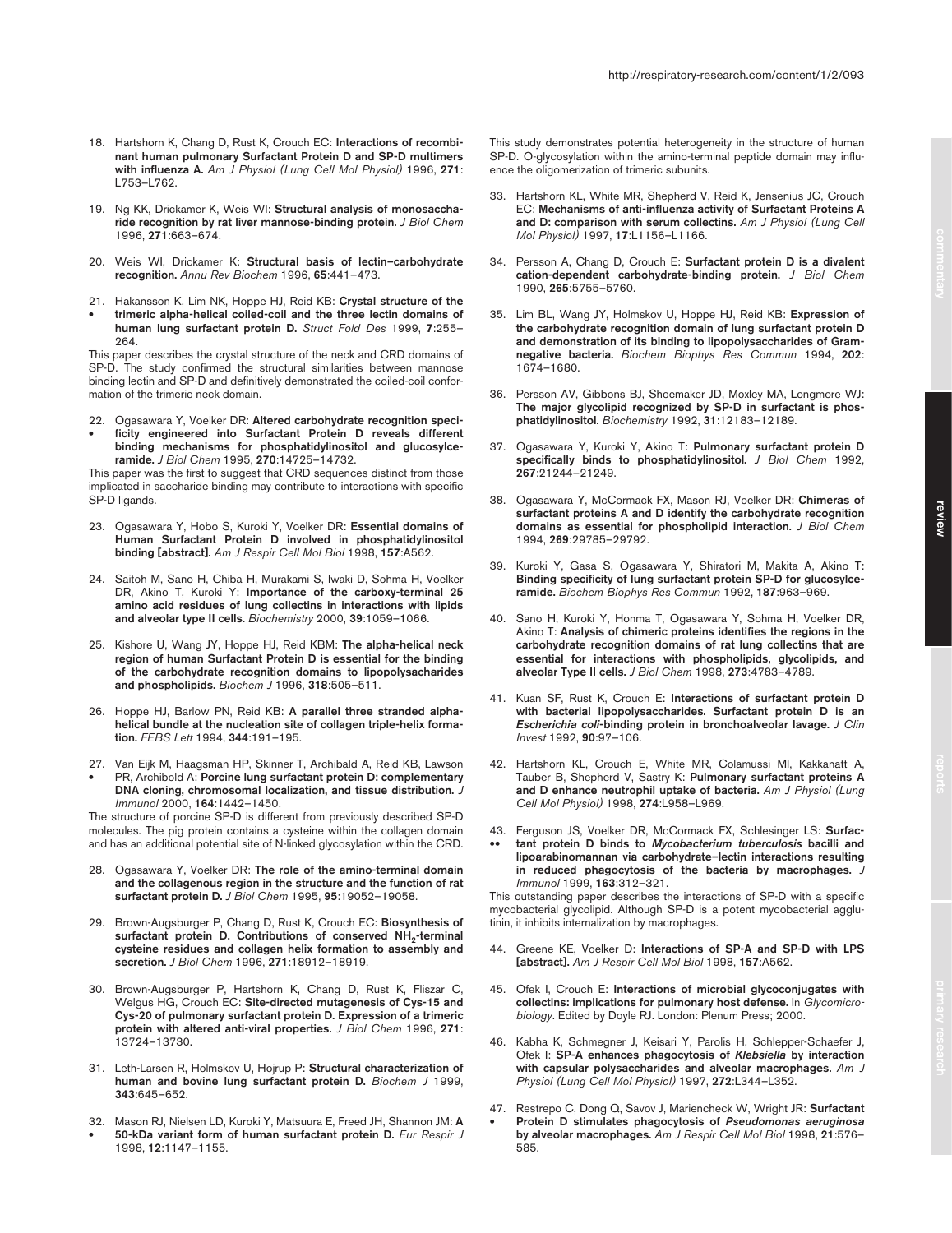This paper was the first to definitively demonstrate a classical opsonic activity of SP-D. The studies further suggest the existence of an opsonic receptor on alveolar macrophages.

- 48. Pikaar JC, van Golde LMG, van Strijp JAG, Van Iwaarden JF: **Opsonic activities of Surfactant Proteins A and D in phagocytosis of Gramnegative bacteria by alveolar macrophages.** *J Infect Dis* 1995, **172**: 481–489.
- 49. Van Rozendaal BAWM, Van de Lest CHA, Van Eijk M, van Golde
- LMG, Voorhout WF, Van Helden HPM, Haagsman HP: **Aerosolized endotoxin is immediately bound by pulmonary surfactant protein D in vivo.** *Biochim Biophys Acta* 1999, **1454**:261–269.

This paper demonstrated that SP-D could bind to LPS *in vivo*. Interestingly, the binding of LPS was found to reversibly block the interaction of SP-D with saccharide ligands *in vitro*.

- 50. Greene KE, Whitsett JA, Korfhagen TR, Fisher JH: **SP-D expression regulates endotoxin mediated lung inflammation in vivo [abstract].** *Am J Respir Crit Care Med* 2000, **161**:A515.
- 51. Sano H, Chiba H, Iwaki D, Sohma H, Voelker DR, Kuroki Y: **Surfactant**  • **proteins A and D bind CD14 by different mechanisms.** *J Biol Chem* 2000, **275**:22442–22451.

This is an exciting paper that suggests that SP-D may be able to modulate the interactions of LPS with sCD14 through interactions with glycoconjugates on CD14.

- 52. Stamme C, Wright JR: **Surfactant protein A enhances the binding and deacylation of** *E. coli* **LPS by alveolar macrophages.** *Am J Physiol (Lung Cell Mol Physiol)* 1999, **276**:L540–L547.
- 53. O'Riordan DM, Standing JE, Kwon KY, Chang D, Crouch EC, Limper AH: **Surfactant protein D interacts with** *Pneumocystis carinii* **and mediates organism adherence to alveolar macrophages.** *J Clin Invest* 1995, **95**:2699–2710.
- 54. Vuk-Pavlovic Z, Diaz-Montes T, Standing JE, Limper AH: **Surfactant Protein-D binds to cell wall** β**-glucans [abstract].** *Am J Respir Cell Mol Biol* 1998, **157**:A236.
- 55. Madan T, Kishore U, Shah A, Eggleton P, Strong P, Wang JY, Aggrawal SS, Sarma PU, Reid KB: **Lung surfactant proteins A and D can inhibit specific IgE binding to the allergens of** *Aspergillus fumigatus* **and block allergen-induced histamine release from human basophils.** *Clin Exp Immunol* 1997, **110**: 241–249.
- 56. Schelenz S, Malhotra R, Sim RB, Holmskov U, Bancroft GJ: **Binding of host collectins to the pathogenic yeast** *Cryptococcus neoformans***: human surfactant protein D acts as an agglutinin for acapsular yeast cells.** *Infect Immun* 1995, **63**:3360–3366.
- 57. Van Rozendaal BAWM, van Spriel AB, van de Winkel JGJ, Haagsman HP: **Role of pulmonary surfactant protein D in innate defense against** *Candida albicans***.** J Infect Dis 2000, in press.
- 58. Allen MJ, Voelker DR, Mason RJ: **Interactions of pulmonary Surfactant Proteins A and D with** *Saccharomyces cerevisiae* **[abstract].** *Am J Respir Crit Care Med* 2000, **161**:A128.
- 59. Madan T, Eggleton P, Kishore U, Strong P, Aggrawal SS, Sarma PU,
- Reid KBM: **Binding of pulmonary surfactant proteins A and D to**  *Aspergillus fumigatus* **conidia enhances phagocytosis and killing by human neutrophils and alveolar macrophages.** *Infect Immun* 1997, **65**:3171–3179.
- This is the first study to document potential anti-fungal activities of SP-D.
- 60. Allen MJ, Harbeck R, Smith B, Voelker DR, Mason RJ: **Binding of rat and human surfactant proteins A and D to** *Aspergillus fumigatus* **conidia.** *Infect Immun* 1999, **67**:4563–4569.
- 61. Hartshorn KL, Crouch EC, White MR, Eggleton P, Tauber AI, Chang
- D, Sastry K: **Evidence for a protective role of pulmonary surfactant protein D (SP-D) against influenza A viruses.** *J Clin Invest* 1994, **94**:311–319.
- This is the first study to document potential anti-viral activities of SP-D.
- 62. Reading PC, Morey LS, Crouch EC, Anders EM: **Collectin-mediated antiviral host defence of the lung: evidence from influenza virus infection of mice.** *J Virol* 1997, **71**:8204–8212.
- 63. Hartshorn KL, Reid KB, White MR, Jensenius JC, Morris SM, Tauber AI, Crouch E: **Neutrophil deactivation by influenza A viruses: mechanisms of protection after viral opsonization with collectins and hemagglutination-inhibiting antibodies.** *Blood* 1996, **87**:3450–3461.
- 64. Benne CA, Benaissa-Trouw B, van Strijp JA, Kraaijeveld CA, Van Iwaarden JF: **Surfactant protein A, but not surfactant protein D, is an opsonin for influenza A virus phagocytosis by rat alveolar macrophages.** *Eur J Immunol* 1997, **27**:886–890.
- 65. Hickling TP, Bright H, Wing K, Gower D, Martin SL, Sim RB, Malhotra • R: **A recombinant trimeric surfactant protein D carbohydrate recognition domain inhibits respiratory syncytial virus infection in vitro and in vivo.** *Eur J Immunol* 1999, **29**:3478–3484.

This important study suggests that recombinant trimeric CRDs can exert anti-viral effects *in vivo*.

- 66. Reading PC, Holmskov U, Anders EM: **Antiviral activity of bovine collectins against rotaviruses.** *J Gen Virol* 1998, **79**:2255–2263.
- 67. Cai GZ, Griffin GL, Senior RM, Longmore WJ, Moxley MA: **Recombinant SP-D carbohydrate recognition domain is a chemoattractant for human neutrophils.** *Am J Physiol (Lung Cell Mol Physiol)* 1999, **276**:L131–L136.
- 68. Crouch EC, Persson A, Griffin GL, Chang D, Senior RM: **Interactions of pulmonary Surfactant Protein D (SP-D) with human blood leukocytes.** *Am J Respir Cell Mol Biol* 1995, **12**:410–415.
- 69. Tino MJ, Wright JR: **Surfactant proteins A and D specifically stimulate directed actin-based responses in alveolar macrophages.** *Am J Physiol (Lung Cell Mol Physiol)* 1999, **276**:L164–L174.
- 70. Van Iwaarden JF, Shimizu H, Van Golde PH, Voelker DR, Van Golde LM: **Rat surfactant protein D enhances the production of oxygen radicals by rat alveolar macrophages.** *Biochem J* 1992, **286**:5–8.
- 71. Wright JR, Zlogar DF, Taylor JC, Zlogar TM, Restrepo CI: **Effects of endotoxin on surfactant protein A and D stimulation of NO production by alveolar macrophages.** *Am J Physiol (Lung Cell Mol Physiol)* 1999, **276**:L650–L658.
- 72. Trask B, Malone MJ, Welgus HG, Crouch EC, Chang D, Lum E, Shapiro SD: **Induction of matrix metalloproteinase biosynthesis in human alveolar macrophages exposed to Surfactant Protein D (SP-D) [abstract].** *Am J Respir Crit Care Med* 2000, **161**:A218.
- 73. Crouch EC, Kuan SF, Persson A: **Surfactant Protein D (SP-D)**: **possible roles in pulmonary host defense.** In *Lung Surfactant: Basic Research in the Pathogenesis of Lung Disorders*. Edited by Muller B, von Wichert P. Basel: Karger Press; 1994:132–140.
- 74. Dong Q, Wright JR: **Binding of surfactant protein D (SP-D) to membrane glycolipids on alveolar macrophages [abstract].** *FASEB J* 1998, **12**:A180.
- 75. Wang JY, Shieh CC, You PF, Lei HY, Reid KB: **Inhibitory effect of**  pulmonary surfactant proteins A and D on allergen-induced lym**phocyte proliferation and histamine release in children with asthma.** *Am J Respir Crit Care Med* 1998, **158**:510–518.

This important paper was among the first to describe effects of SP-D on allergen-induced lymphocyte proliferation. It suggests that some patients with abnormalities in immune function have abnormal cellular responses to collectins.

- 76. Miyamura K, Leigh LE, Lu J, Hopkin J, Lopez Bernal A, Reid KB: **Surfactant protein D binding to alveolar macrophages.** *Biochem J* 1994, **300**:237–242.
- 77. Holmskov U, Mollenhauer J, Madsen J, Vitved L, Gronlund J, Tornoe I, Kliem A, Reid KBM, Poustka A, Skjodt K: **Cloning of gp-340, a putative opsonin receptor for lung surfactant protein D.** *Proc Natl Acad Sci USA* 1999, **96**:10794–10799.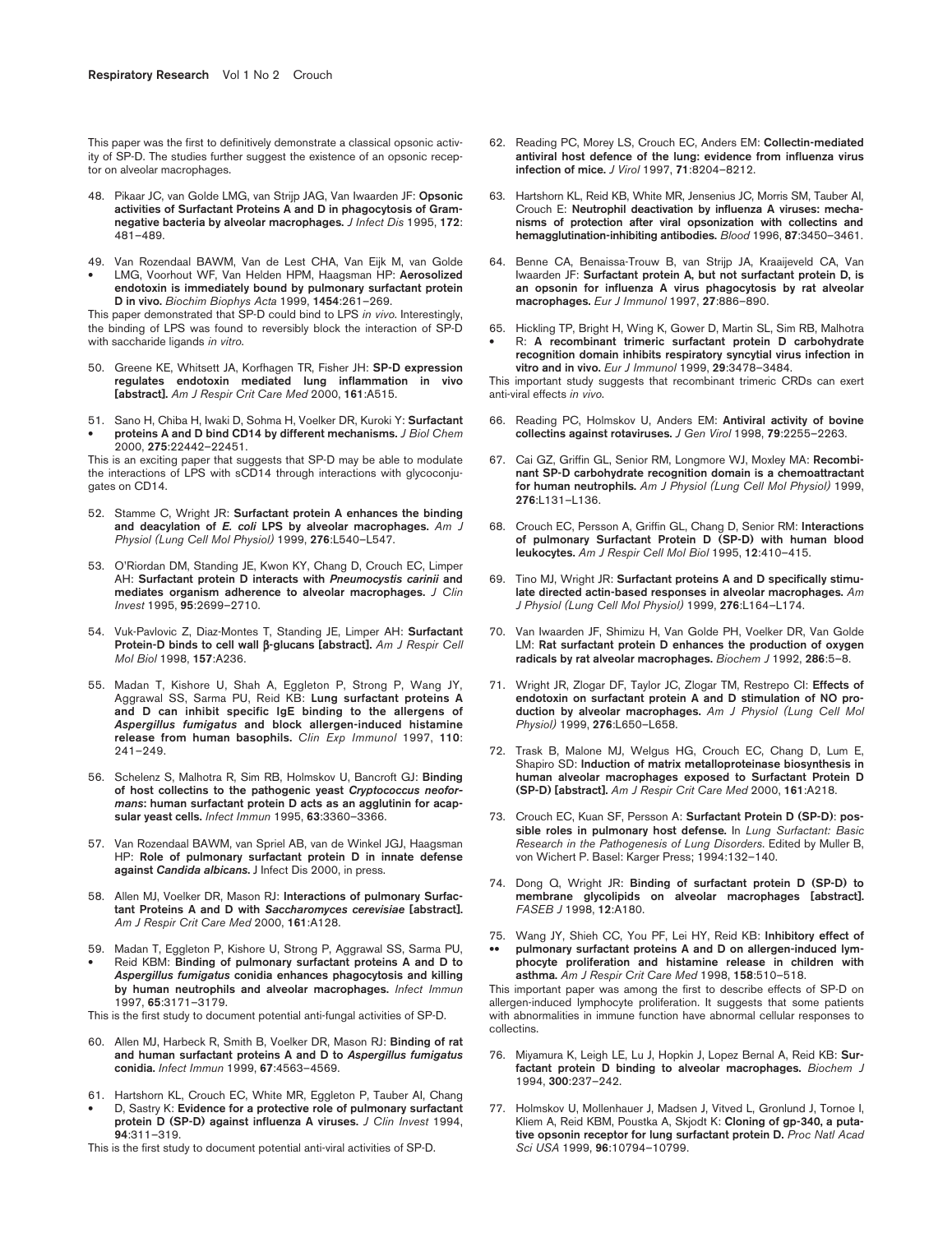- 91. Atochina EN, Beers MF, Scanlon ST, Preston AM, Beck JM: *P. carinii* **induces selective alterations in component expression and biophysical activity of lung surfactant.** *Am J Physiol Lung Cell Mol Physiol* 2000, **278**:L599–L609.
- 92. Jain-Vora S, LeVine AM, Chroneos Z, Ross GF, Hull WM, Whitsett JA: **Interleukin-4 enhances pulmonary clearance of** *Pseudomonas aeruginosa***.** *Infect Immun* 1998, **66**:4229–4236.
- 93. LeVine AM, Gwozdz J, Fisher J, Whitsett J, Korfhagen T: **Surfactant Protein-D modulates lung inflammation with respiratory syncytial virus infection** *in vivo* **[abstract].** *Am J Respir Crit Care Med* 2000, **161**:A515.
- 94. Fisher JH, Sheftelyevich V, Ho YS, Fligiel S, McCormack FX, Korfhagen TR, Whitsett JA, Ikegami M: **Pulmonary-specific expression of SP-D corrects pulmonary lipid accumulation in SP-D gene-targeted mice.** *Am J Physiol Lung Cell Mol Physiol* 2000, **278**:L365–L373.
- 95. Borron PJ, Crouch EC, Lewis JF, Wright JR, Possmayer F, Fraher LJ: • **Recombinant rat surfactant-associated protein D inhibits human T lymphocyte proliferation and IL-2 production.** *J Immunol* 1998, **161**:4599–4603.

This paper was the first to describe direct, inhibitory effects of SP-D on the stimulated proliferation of blood lymphocytes.

96. Wang JY, Kishore U, Lim BL, Strong P, Reid KBM: **Interaction of**  • **human lung surfactant proteins A and D with mite (***Dermatophagoides pteronyssinus***) allergens.** *Clin Exp Immunol* 1996, **106**:367–373.

This study was the first to suggest that interactions of SP-D with glycoconjugates on particulate allergens might influence the immune response.

- 97. Crouch E, Rust K, Mariencheck W, Parghi D, Chang D, Persson A: **Developmental expression of pulmonary surfactant protein D (SP-D).** *Am J Respir Cell Mol Biol* 1991, **5**:13–18.
- 98. Mariencheck W, Crouch E: **Modulation of surfactant protein D expression by glucocorticoids in fetal rat lung.** *Am J Respir Cell Mol Biol* 1994, **10**:419–429.
- 99. Ogasawara Y, Kuroki Y, Shiratori M, Shimizu H, Miyamura K, Akino T: **Ontogeny of surfactant apoprotein D, SP-D, in the rat lung.** *Biochim Biophys Acta* 1991, **1083**:252–256.
- 100. Dulkerian SJ, Gonzales LW, Ning Y, Ballard PL: **Regulation of surfactant protein D in human fetal lung.** *Am J Respir Cell Mol Biol* 1996, **15**:781–786.
- 101. Deterding RR, Shimizu H, Fisher JH, Shannon JM: **Regulation of surfactant protein D expression by glucocorticoids in vitro and in vivo.** *Am J Respir Cell Mol Biol* 1994, **10**:30–37.
- 102. Ogasawara Y, Kuroki Y, Tsuzuki A, Ueda S, Misaki H, Akino T: **Pre- and postnatal stimulation of pulmonary surfactant protein D by in vivo dexamethasone treatment of rats.** *Life Sci* 1992, **50**:1761–1767.
- 103. McIntosh JC, Swyers AH, Fisher JH, Wright JR: **Surfactant proteins A** • **and D increase in response to intratracheal lipopolysaccharide.** *Am J Respir Cell Mol Biol* 1996, **15**:509–519.

This important paper suggests that SP-A and SP-D participate in the acute response to lung injury.

- 104. Aderibigbe AO, Thomas RF, Mercer RR, Auten RL: **Brief exposure to 95% oxygen alters surfactant protein D and mRNA in adult rat alveolar and bronchiolar epithelium.** *Am J Respir Cell Mol Biol* 1999, **20**:219–227.
- 105. Xu X, McCormick-Shannon K, Voelker DR, Mason RJ: **KGF increases SP-A and SP-D mRNA levels and secretion in cultured rat alveolar type II cells.** *Am J Respir Cell Mol Biol* 1998, **18**:168–178.
- 106. Rust K, Bingle L, Mariencheck W, Persson A, Crouch EC: **Characterization of the human Surfactant Protein D promoter: transcriptional regulation of SP-D gene expression by glucocorticoids.** *Am J Respir Cell Mol Biol* 1996, **14**:121–130.
- 78. Holmskov U, Lawson P, Teisner B, Tornoe I, Willis AC, Morgan C,
- Koch C, Reid KBM: **Isolation and characterization of a new member of the scavenger receptor superfamily, glycoprotein-340 (gp-340), as a lung Surfactant Protein-D binding molecule.** *J Biol Chem* 1997, **272**:13743–13749.

Gp340 was the first protein shown to bind to SP-D in a CRD-independent manner. Although it can be found on the surface of alveolar macrophages, it remains uncertain whether it can function as a cellular receptor.

79. Herbein JF, Savov J, Wright JR: **Binding and uptake of surfactant**  • **protein D by freshly isolated rat alveolar type II cells.** *Am J Physiol Lung Cell Mol Physiol* 2000, **278**:L830–L839.

This study describes the direct binding of SP-D to type II pneumocytes. The mechanism appears distinct from that observed for alveolar macrophages.

- 80. Poulain FR, Akiyama J, Allen L, Brown C, Chang R, Goerke J, Dobbs L,
- Hawgood S: **Ultrastructure of phospholipid mixtures reconstituted with surfactant proteins B and D.** *Am J Respir Cell Mol Biol* 1999, **20**:1049–1058.

This study describes specific ultrastructural alterations in the organization of phospholipid mixtures containing phosphatidylinositol. Similar tubular structures are found in type II cell cultures and in proteinosis lavage.

- 81. Crouch E, Hartshorn K, Ofek I: **Collectins and pulmonary innate immunity.** *Immunol Rev* 2000, **173**:52–65.
- 82. Haddad IY, Zhu S, Ischiropoulos H, Matalon S: **Nitration of surfactant protein A results in decreased ability to aggregate lipids.** *Am J Physiol (Lung Cell Mol Physiol)* 1996, **270**:L281–L288.
- 83. Zhu S, Kachel DL, Martin WJ, Matalon S: **Nitrated SP-A does not enhance adherence of** *Pneumocystis carinii* **to alveolar macrophages.** *Am J Physiol (Lung Cell Mol Physiol)* 1998, **275**: L1031–L1039.
- 84. Reading PC, Allison J, Crouch EC, Anders EM: **Increased suscepti-**
- **bility of diabetic mice to influenza virus infection: compromise of collectin-mediated host defence of the lung by glucose?** *J Virol* 1999, **72**:6884–6887.

Is uncontrolled diabetes mellitus associated with defective collectin function?

85. Korfhagen TR, Sheftelyevich V, Burhans MS, Bruno MD, Ross GF, • Wert SE, Stahlmann MT, Jobe AH, Ikegami M, Whitsett JA, Fisher JH: **Surfactant protein-D regulates surfactant phospholipid home ostasis in vivo.** *J Biol Chem* 1998, **273**:28438–28443.

This paper and the following paper by Botas and coworkers [86•] describe the phenotype of SP-D deficient transgenic mice.

86. Botas C, Poulain F, Akiyama J, Brown C, Allen L, Goerke J, Clements • J, Carlson E, Gillespie AM, Epstein C, Hawgood S: **Altered surfactant homeostasis and alveolar type II cell morphology in mice lacking surfactant protein D.** *Proc Natl Acad Sci USA* 1998, **95**:11869– 11874.

See [85•].

87. Wert SE, Yoshida M, LeVine AM, Ikegami M, Jones T, Ross GF, Fisher JH, Korfhagen TR, Whitsett JA: **Increased metalloproteinase activity, oxidant production, and emphysema in surfactant protein D gene-inactivated mice.** *Proc Natl Acad Sci USA* 2000, **97**: 5972–5977.

This fascinating paper describes the development of emphysema in SP-D transgenic mice. It is likely that emphysema results from macrophage activation with the release of oxidants and metalloproteinases.

- 88. Korfhagen TR, Bruno MD, Ross GF, Huelsman KM, Ikegami M, Jobe AH, Wert SE, Stripp BR, Morris RE, Glasser SW, Bachurski CJ, Iwamoto HS, Whitsett JA: **Altered surfactant function and structure in SP-A gene targeted mice.** *Proc Natl Acad Sci USA* 1996, **93**: 9594–9599.
- 89. Ikegami M, Korfhagen TR, Bruno MD, Whitsett JA, Jobe AH: **Surfactant metabolism in surfactant protein A-deficient mice.** *Am J Physiol (Lung Cell Mol Physiol)* 1997, **272**:L479–L485.
- 90. Korfhagen TR, LeVine AM, Whitsett JA: **Surfactant protein A (SP-A) gene targeted mice.** *Biochim Biophys Acta* 1998, **1408**:296–302.